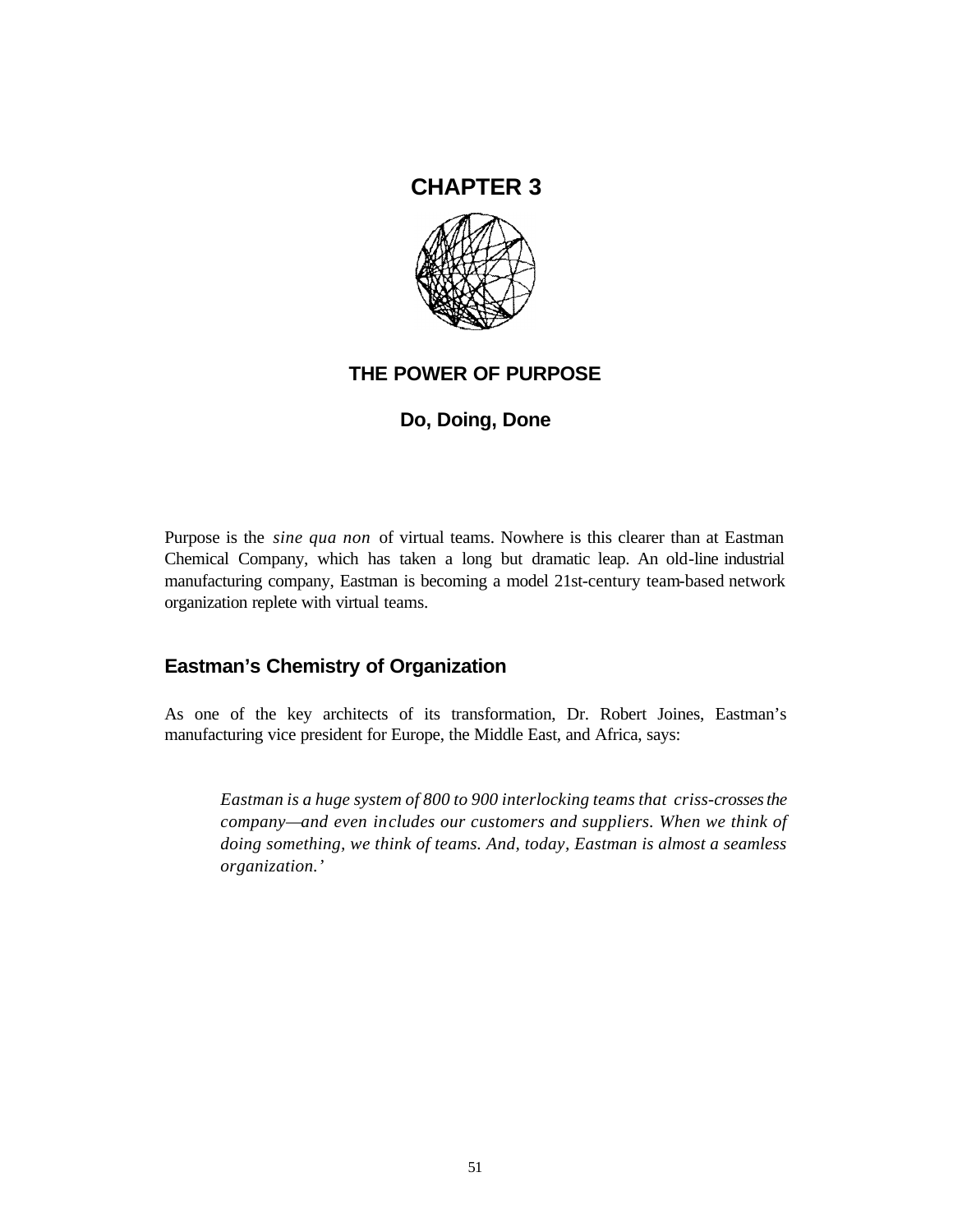The time by car between any two of Tennessee's big cities—Memphis to Nashville, Nashville to Knoxville, Knoxville to Chattanooga—is under five hours. In our search for great virtual teams, we made the drive east from Nashville in the center of the state on 1- 40 on an early summer's night. The sun setting behind us colored the sky ahead, painting the peaks that become the Appalachians the shades of their names. Here, where Tennessee, Virginia, and North Carolina converge, the Blue Ridge meets the Smoky Mountains.

Smoky blue turned to black by the time we topped the last hills to our destination. Suddenly a surrealistic "whiteprint' of light flashed below us, shimmering strands of luminescence that sparkled for acres, pipes pushing up to 90-degree turns then angling down into elaborate twists of conduits. A spaceport? A city of the future? Tucked away in the small town of Kingsport is one of the world's largest chemical manufacturers—and an acknowledged world-class management system.

#### *Spaceship Eastman*

It was in this valley conveniently situated on both a navigable river and a railroad that, at the urging of a local entrepreneur, George Eastman decided in 1920 to invest in a defunct chemical plant. He needed a reliable chemical supplier for his developing photography business some 700 miles to the north, Eastman Kodak in Rochester, New York.

Three quarters of a century later, Eastman Chemical Company, which spun off from Eastman Kodak in 1994, is a \$5 billion plus global operation with 17,500 employees manufacturing 400 products. Although you cannot go into the corner store and buy anything with the Eastman label, you would have a hard time not buying something with an Eastman product in it. Need a toothbrush? An Eastman chemical is an ingredient in the plastic handle. Soft drink and liquor bottles, pain killers, peanut butter, tires, carpet, mascara, stonewashed jeans, brake fluid, garden hoses, thermos bottles, latex paint, tennis balls, and, of course, Kodak film all contain Eastman chemicals.

Today Eastman Kodak is still Eastman Chemical Company's largest customer, but it is only one of 7,000 who buy its products around the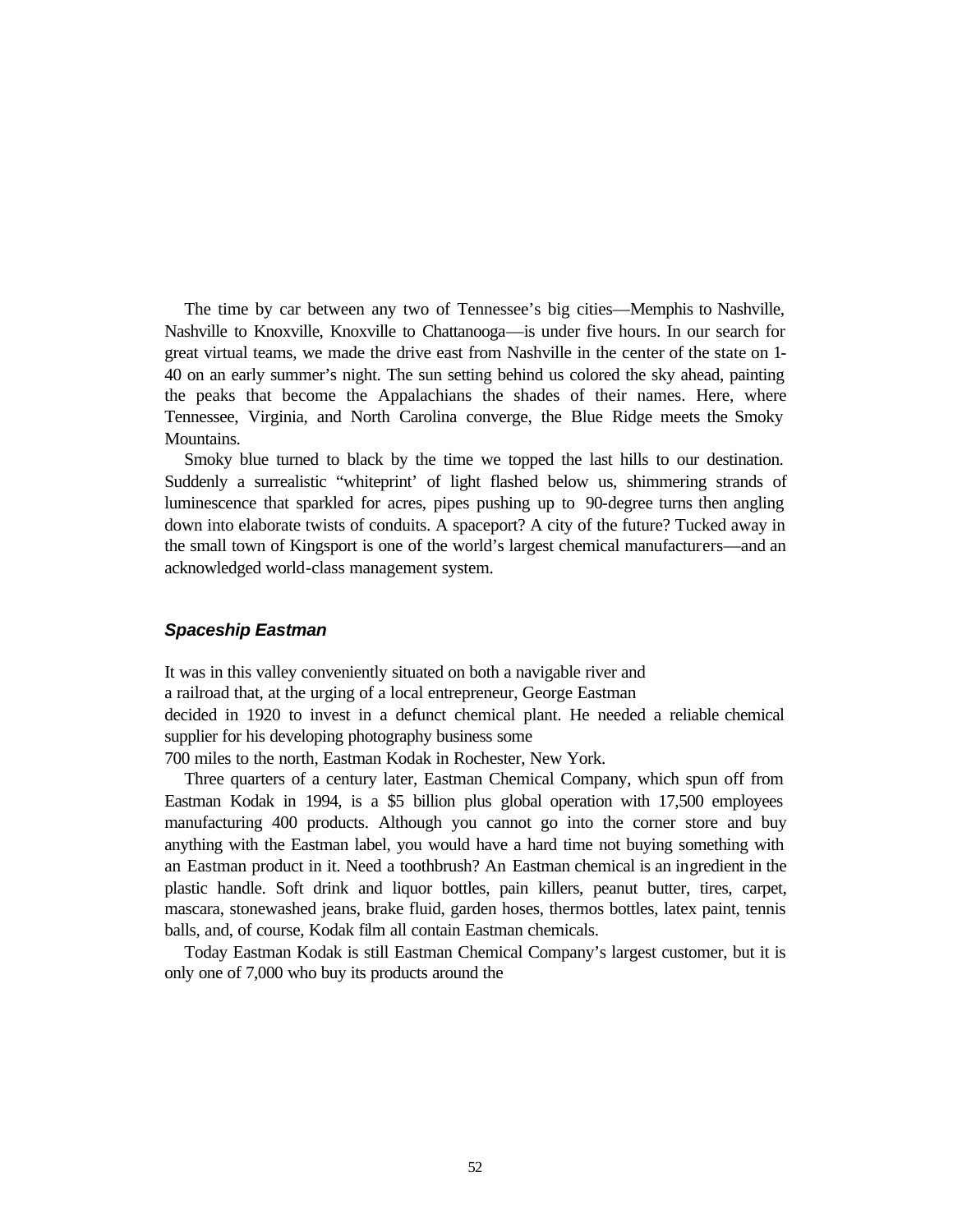world. Nestled in the northeast corner of Tennessee, Kingsport is the chemical company's world headquarters. Manufacturing operations stretch across six American states, Canada, Mexico, The Netherlands, Malaysia, Argentina, Wales, Hong Kong, and Spain. In 1993, Eastman became the first (and still only) chemical company to receive the U.S. government's highest kudo for quality, the Malcolm Baldrige National Quality Award.

We reported on Eastman in *The Age of the Network*.<sup>2</sup> There we told the story of a traditional firm that reinvented itself as a networked organization while still retaining important elements of hierarchy and bureaucracy. Since our first report, there have been some changes in Eastman's organization and a handful of "firsts" at the company. For example, as a result of the spin-off from Kodak in January 1994, Eastman must now deal with investors for the first time. With its global presence growing rapidly (the goal is 50 percent of its sales from markets outside the United States by the year 2000), the company has had to strengthen its geographic links. For the first time, it named regional presidents in Europe, Asia Pacific, and the Americas.

In this book, we explore the virtual teams fueling Eastman's transformation.

#### **Teams Every** *Which Way*

It took a quality crisis of business threatening proportions—and nearly two decades of work—to move the company to the structure it now has.<sup>3</sup> The company began its renaissance in the late 1970s when it lost market share of a major product due to poor quality. With a focus on traditional quality approaches and a lot of common sense and creativity, Eastman went about redesigning how it did its work from the shop floor to the very top of the company. Today, *everyone* works in teams and usually in multiple teams.

Ask people at Eastman why they won the Baldrige Award and they will point to their quality philosophy that rests on team alignment. "It's a consensus style of management," says Earnest Deavenport, Eastman's CEO since 1989, "that is much more based on team than individual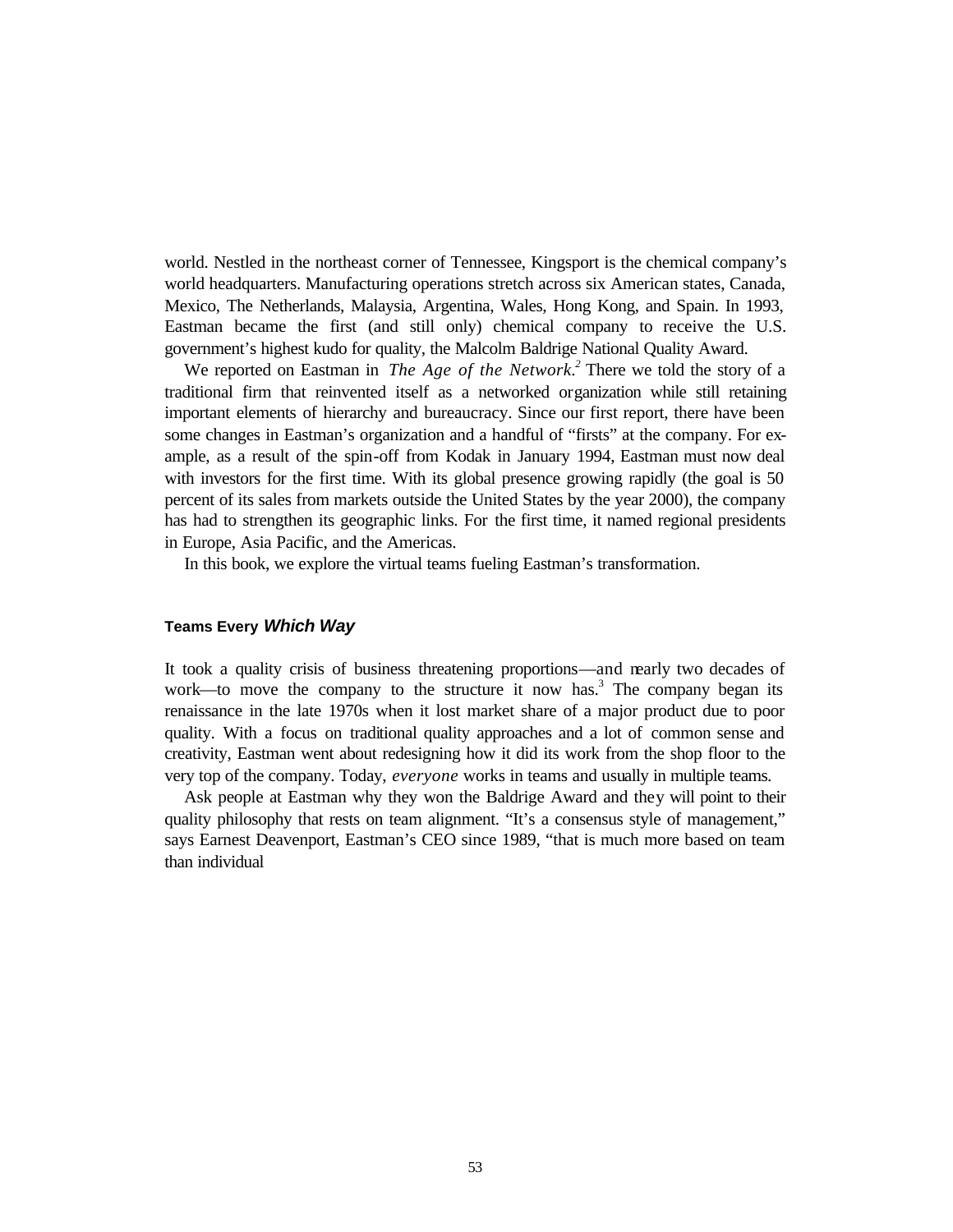decisions. There is more empowerment of teams than you find in a conventional organization. Many fewer decisions get bumped up to me to make individually."

Eastman is a complex mix of permanent, temporary, face-to-face, ad hoc, geographically distributed, culturally diverse, vertical, and horizontal teams. Some have traditional team leaders. Some rotate leadership. Some are quite formally chartered. Others less so. There are multiple executive teams and hundreds of shop floor teams.

> *Almost all Eastman teams cut across space, time, and/or organization boundaries.*

Eastman has all types of virtual teams. It has shift teams that are responsible for keeping operations going around the clock. Short-term project teams are invariably cross-functional. While sometimes collocated, more often these teams follow the typical pattern of coming together and then going apart (see Chapter 6). They meet as necessary to plan and align their work then carry it out individually or in smaller groups.

The presidents of all the manufacturing facilities comprise a selfdirecting executive-level virtual team. They are members of the same organization with common problems and responsibilities situated in different locations. They rotate the chair every quarter. "We had teams working in the operational level, but somehow it seemed we didn't trust plant managers. We did away with that and said, 'Why don't you guys work together to manage manufacturing for the whole world?"' comments Deavenport.

Longer lasting process teams as well as customer and supplier teams are distributed and cross-organizational. Although most virtual teams need some face-to-face time together to function effectively, especially at the beginning, they can become "more virtual" over time. Eastman has a supplier team, for example, that had many face-to-face encounters when it began but increasingly fewer as time passed. Once the group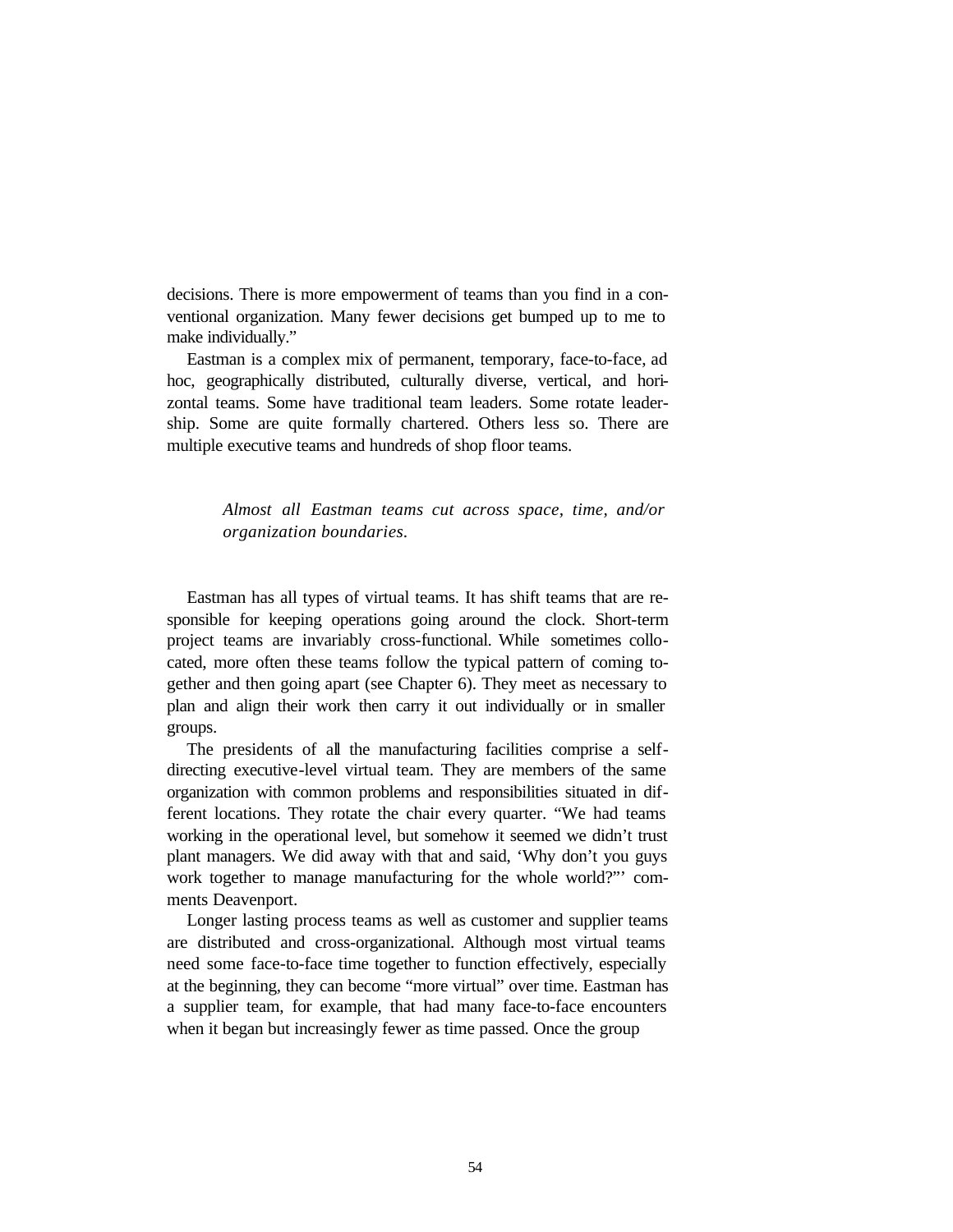established trust and set up its processes of interaction, it continued to make quality improvements without meeting. The virtual team functioned asynchronously in different places and organizations.

As it opens new chapters in its teaming journey, the company has begun to look at *time* as a major resource. "Everyone has the same amount of time available—24 hours a day," observes Lynda Popwell, Eastman's vice president of Quality and Health, Safety and Environment (QHSE). "We want to make sure that everyone in the company is focused on creating value for the company in everything that we do. Period. We want to reduce the complexity and to work on only those things that really add value to our customers."

At one point, Popwell stopped to count how many teams she was on and found it was too many. "I had been invited to be on a number of teams and I had accepted these offers until all of a sudden I realized it was too many. Then you have to assess and use good quality management principles to figure out what your priorities are."

### *Getting Quality* **Together**

Because Eastman is a manufacturing operation, good teamwork on the shop floor is synonymous with good quality in its products. One of its earliest "improvements" came as a simple recognition in the late 1970s:

the four shifts per day were simply one ongoing team spread out over 24 hours.

"At that time, we had a 'tag and you're it' shift change mentality, four different people around the clock running four different shift teams," says Will Hutsell, Eastman's senior associate in Corporate Quality. Very little information passed between shifts. When one shift left, the next would come in and readjust all the control room dials, as if the people before them had no idea what they were doing. Operators had to ask permission to make any changes and, of course, they punched time clocks.

During the initial implementation of continuous improvement efforts, Eastman took groups of the shift foremen off the job for quality management training. Instead of working their normal shifts, they came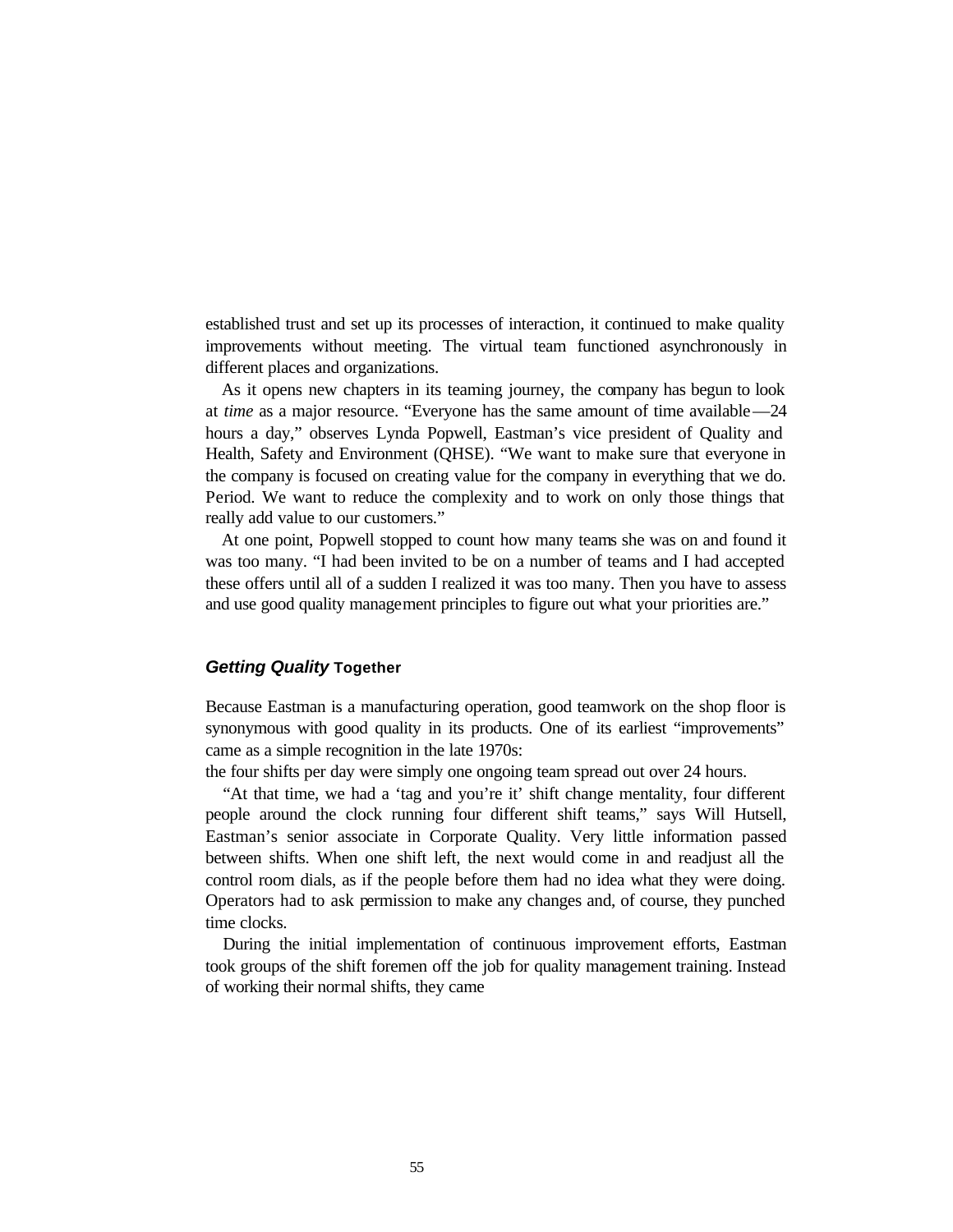together as a group for training and planning improvement projects. These foremen (who are now called team managers) would then go back to their work areas and hold team meetings with their operators to develop plans for implementing the projects.

"Before long, the control rooms were transformed," Popwell explains. "The operators had the skills and information they needed to do their work without asking anyone's permission. In time, they stopped punching time clocks. Operations improved enormously and control rooms were clean." Eastman was on its way to a Baldrige.

Today, Eastman's training process is a sophisticated operation that reaches across the company. For example, to be trained as coaches, people leave their jobs for 14 weeks of intensive education in modern management thinking, skill building, and practice. Initially, they set up training programs and had people attend individually, but they found that approach not to be very effective. So groups of managers started attending together, creating sufficient critical mass of shared experience in the organization to sustain the learning when people returned to their jobs.

At the same time that Eastman reinvented work on the shop floor, it also made many other significant changes that raised the trust level in the company:

- ? It equalized benefits across the organization. Everyone has the same vacations for years served and everyone has access to the same healthcare plan.
- ? The executive lunch club became the business dining room, open to anyone with a business need.
- ? It eliminated the traditional performance appraisal system that distributed people's performance across a bell curve and replaced it with an employee development system.
- ? After experimenting with team rewards, it stopped them because it proved impossible to draw indisputable lines around "the team." Individual teams depend on the overall interteam environment; they cannot succeed without it. Eastman now has a companywide bonus program.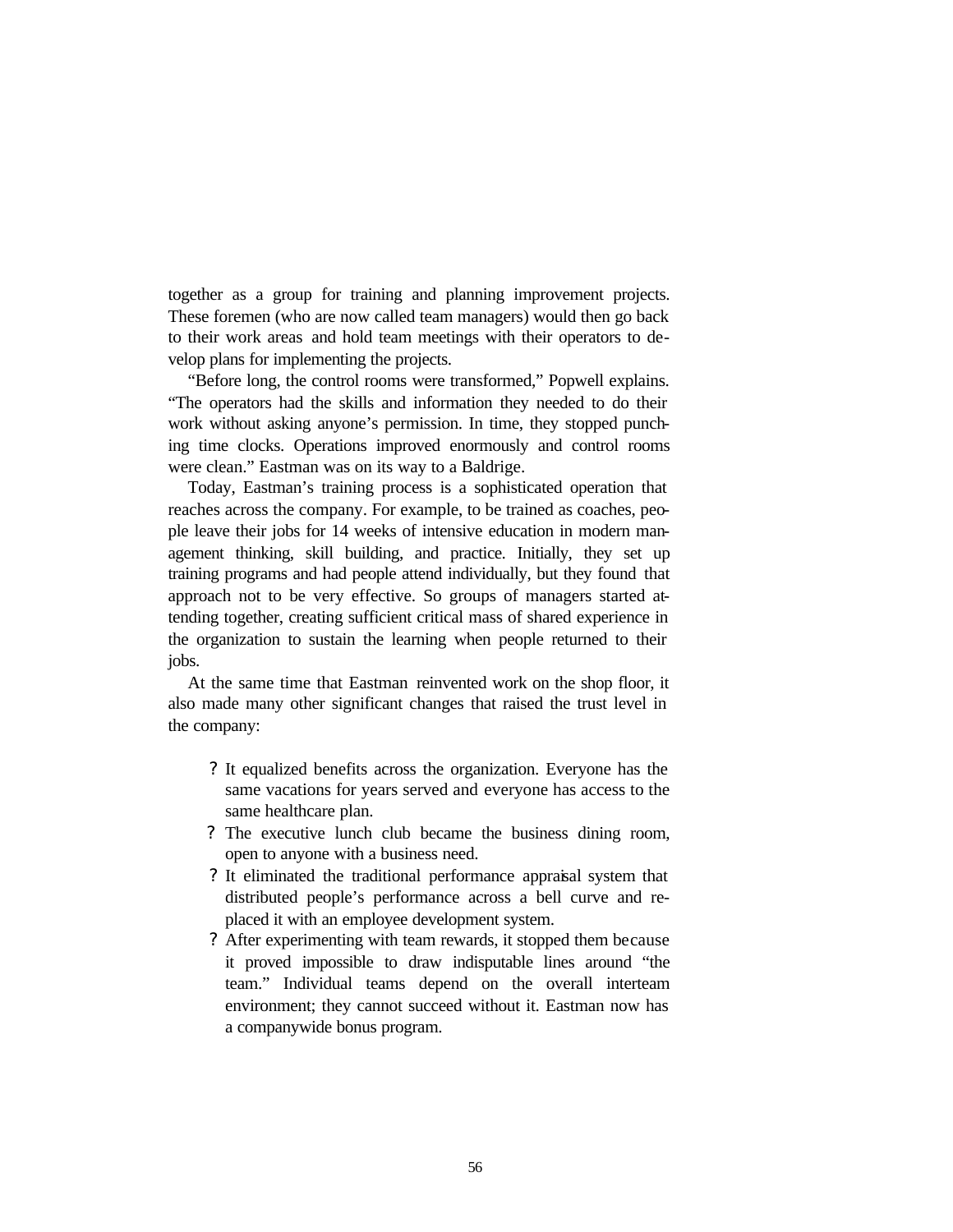#### *Beginning with Purpose*

All Eastman teams have a vision and a mission and most have charters and sponsors. In many cases, teams accept a written charter with a signing ceremony that commissions the teams.

"Because there are many teams at Eastman, it is essential that we always define the purpose of each team," Hutsell says. Without clear purpose and an established process for defining it, confusion not quality would rule at Eastman.

"Typically a broad charter is put in place and the team is empowered to see if it makes sense," he says. "The team can modify its own makeup." Using Eastman's Quality Management Process, teams pay attention to questions such as Do we have the right purpose? and Do we have the right membership? This helps keep teams on track.

The newly formed Latin America Team, for example, came together for several days to define its vision, goals, key results, roles, and responsibilities. With the purpose set, the team continues to meet but not everyone needs to attend every meeting.

"You must look at the purpose," Hutsell cautions. "Only when you have that right can you get from here to there." Eastman's early attempt to use one of the most fundamental quality tools, Statistical Process Control, a quantitative method for improving quality, failed when the company tried to implement it without fully making clear its connection to purpose.

### *From Intent to* **Results**

The best predictor of virtual team success is the clarity of its purpose and the participatory process by which the group achieves it. Eastman teams thrive in a culture infused with purpose.

Purpose starts at the top, but is not dictated by the top. The Senior Management Team is the keeper of the Strategic Intent. This document contains both the company's vision, "To be the world's preferred chemical company," and its mission, "To create superior value for customers, employees, investors, suppliers, and publics." The Senior Management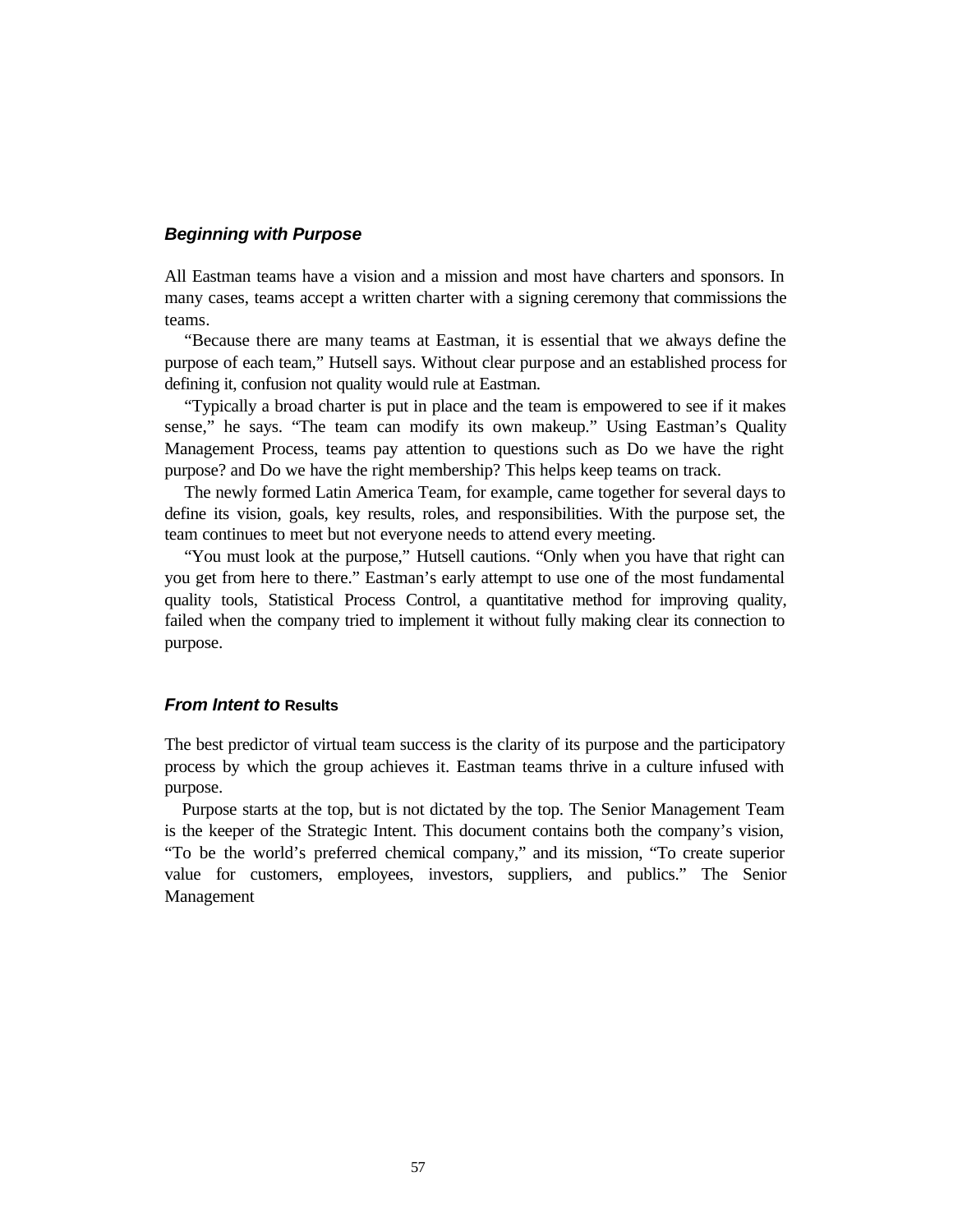Team is also custodian of the document known as "The Eastman Way" that sets out its values and principles. It emerged from an intense mid-1980s internal review of trust and barriers to team success. The document makes explicit the culture required to support teams working across organizational boundaries. It also serves as the touchstone for innumerable changes that make a difference in the day-to-day working life of Eastman employee-owners.

While written down and published, the Strategic Intent is also a dynamic document. It serves as the framework for overall long-term company strategy and the shorter term initiatives known as MIOs, Major Improvement Opportunities. Everyone in the company is involved in the planning process. Organizations bring the knowledge of their part of the business—specifically including customer needs, competitive comparisons, company and supplier capabilities, and risk assessments—together with the Strategic Intent to develop Strategic Alternatives. These are then formally submitted to the Eastman Executive Team that forms the overall strategy and makes selections among alternatives.

With the strategies set, the organizations develop goals, their own MIOs, and their criteria for success, known as the key results areas. With concrete measures in hand, the virtual teams develop plans using Eastman's Quality Management Process in which everyone in the company is trained. Eastman's version of the familiar "plan-do-check-act" continuous improvement cycle adds a step at the beginning. Before "plan," there is an "assess organization" step where the team focuses on clarifying its purpose in interaction with customers and in alignment with the company's strategy.

Early in its team journey, Eastman made a mistake that many companies do: They convened teams and focused on the mechanics of the meetings such as following agendas and drafting plans without giving the teams a clear purpose. "We learned how important it was for each team to understand its relationship to improvement projects and improved business results. Without this understanding and sense of purpose, teams did not accomplish what they were capable of accomplishing," Popwell says. That turned around when the teams took on specific projects with clearly defined expectations. Eastman values time spent gathering information, developing and choosing among alternatives, creating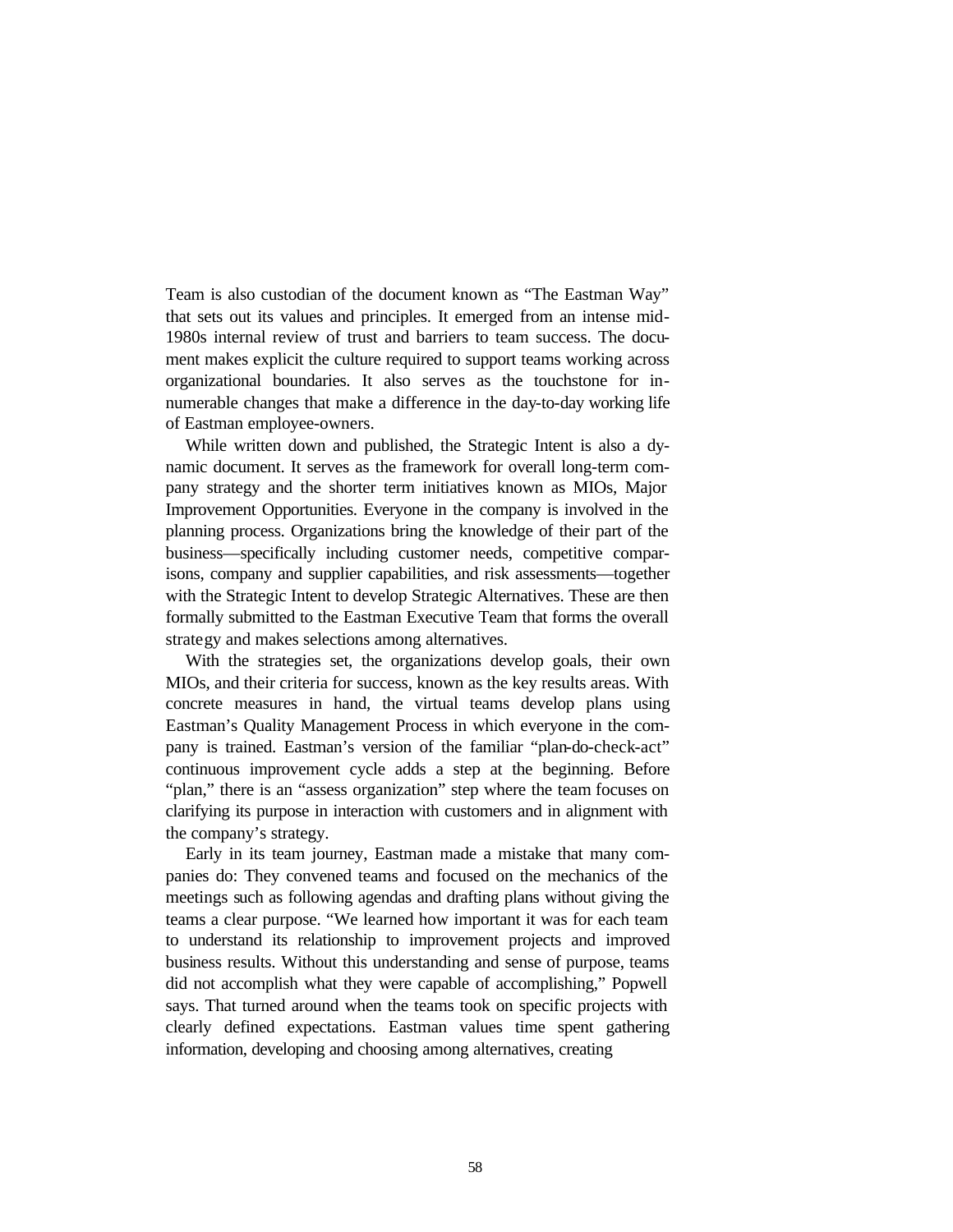implementation plans, monitoring and documenting progress, celebrating results, and even formally disbanding. The process itself generates continuously increasing value.

## *Pass the Pizza*

For people interested in organizations, Eastman is famous for its unique organization chart, its "pizza with pepperoni" depiction (see *The Age of the Network* for the detailed chart<sup>4</sup>). Hierarchy, bureaucracy, networks, and teams all have their place in this organization-in-the-round (Figure 3.1). The company expects people to communicate horizontally not vertically. There is no going up a chain of command, across to another



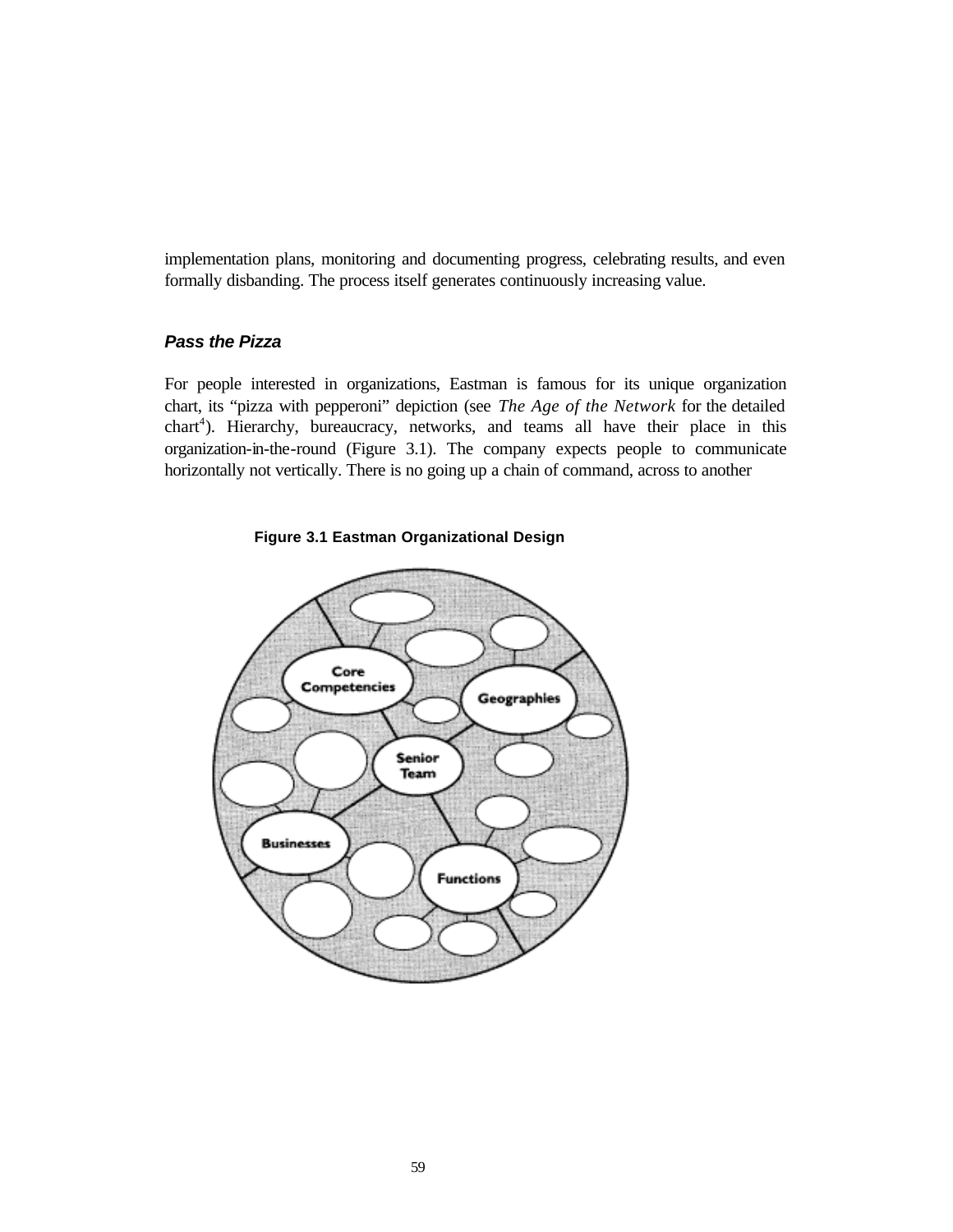function, and then coming back down another chain of command to get something done.

Eastman is organized in four vectors: Businesses, such as Coatings, Inks, and Resins; geographies (Worldwide Business Support); competencies, like Polymer Technology; and functions, such as manufacturing.

Deavenport created the circular chart in 1991, he says, because he wanted "to signal the organization that this was a different structure, a networked structure, a team effort, not business as usual. We're all in this together." While the chart preserves the logic of hierarchical levels, "the artist in you has to come out to see the pizza chart as different from a hierarchical one," Deavenport comments.

## **Playing Out Purpose**

"We develop a yearly business plan for HSE (Health, Safety, and Environment) that links my organization to the overall company strategy," explains Popwell. "We gather inputs from business organizations, manufacturing sites, communities, regulatory agencies, audits, assessments, and benchmarks. We conduct gap analyses using our key results areas. Using all these inputs, we develop our plan for the year, establishing the initiatives for HSE at the corporate level, along with the specific supporting plans for achieving the overall plan. It's a living document that we modify as circumstances change. This process is repeated by my direct reports; it establishes linkage throughout the company and ensures that everyone clearly understands the purpose of what they are doing. This is *my* pizza chart," she says, pointing to a page in the business plan with a swirl of circles that describes her organization.

"We use our business plan to know where we are going," she says. "We can do gap analyses to see where we need to make adjustments. All

> *Purpose is the metaphorical campfire around which members of the virtual team gather.*

Eastman organizations use a similar planning process to align with corporate goals and with their stakeholders."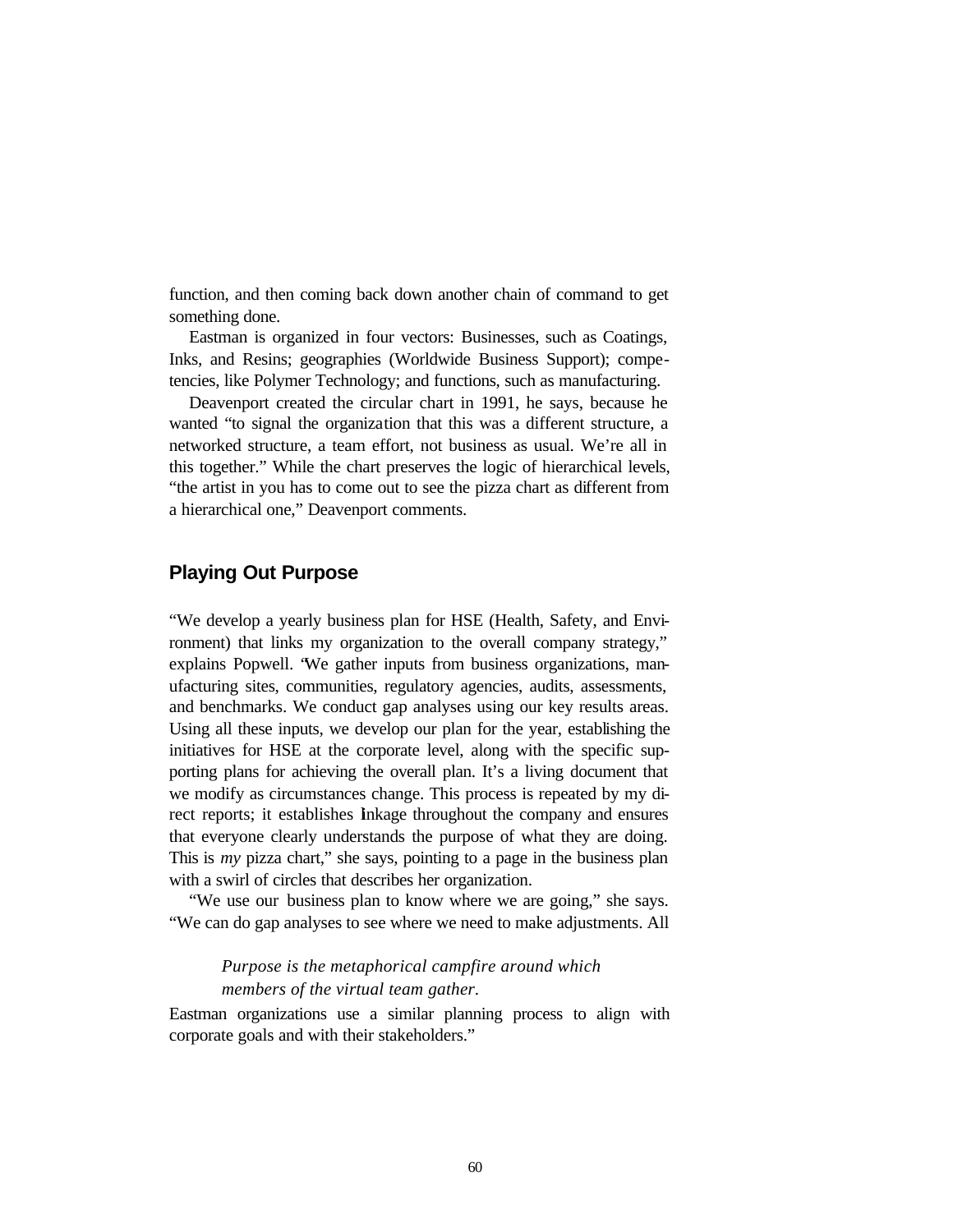Purpose generates the internal spark of life for task-oriented, boundary-crossing virtual teams. To survive, they must turn their purpose into action, using it to design their work and organization. Some teams receive a fully formed charter; others go off with a vague sense of desired direction. Some team members think that setting purpose is important while others do not. Most team experience lies between these extremes as people struggle to understand and express their purpose.

#### *Abstract to Concrete*

We use the word "purpose" to stand for a range of terms from the abstract to the concrete—from *vision, mission,* and *goals* to *tasks* and *results.* The essential first step toward making purpose useful is to untangle these concepts. By ordering these terms and relating them to one another, it is easy to adapt this framework to the language of any organization. For example, some call visions "guiding philosophies," missions "charters," goals "objectives," tasks "activities," and results "outcomes." Regardless of which words you use, the important point is that they all interrelate. Purpose is a system of ideas that expresses itself differently across the organization yet carries common threads.

#### *Improving Your Vision*

In the organization driven by purpose, vision is the font of inspiration, the source that generates the flow of work. When articulated best, visions include a compelling picture of an achievable, highly desirable future. Vision is also the realm of values and philosophy, the intangible but crucial culture of ethics, norms, and the intrinsic value of people that bring life to virtual teams. It does not have to be long. Eastman's vision is short and simple: "To Be the World's Preferred Chemical Company." The word "preferred" carries both the customer focus and the implied strategy of superior quality to achieve the global goal.

Other organizations create lengthy vision statements. The Massachusetts Teachers Association, with 75,000 members—one of the largest unions in the Commonwealth—has a vision statement that covers a page.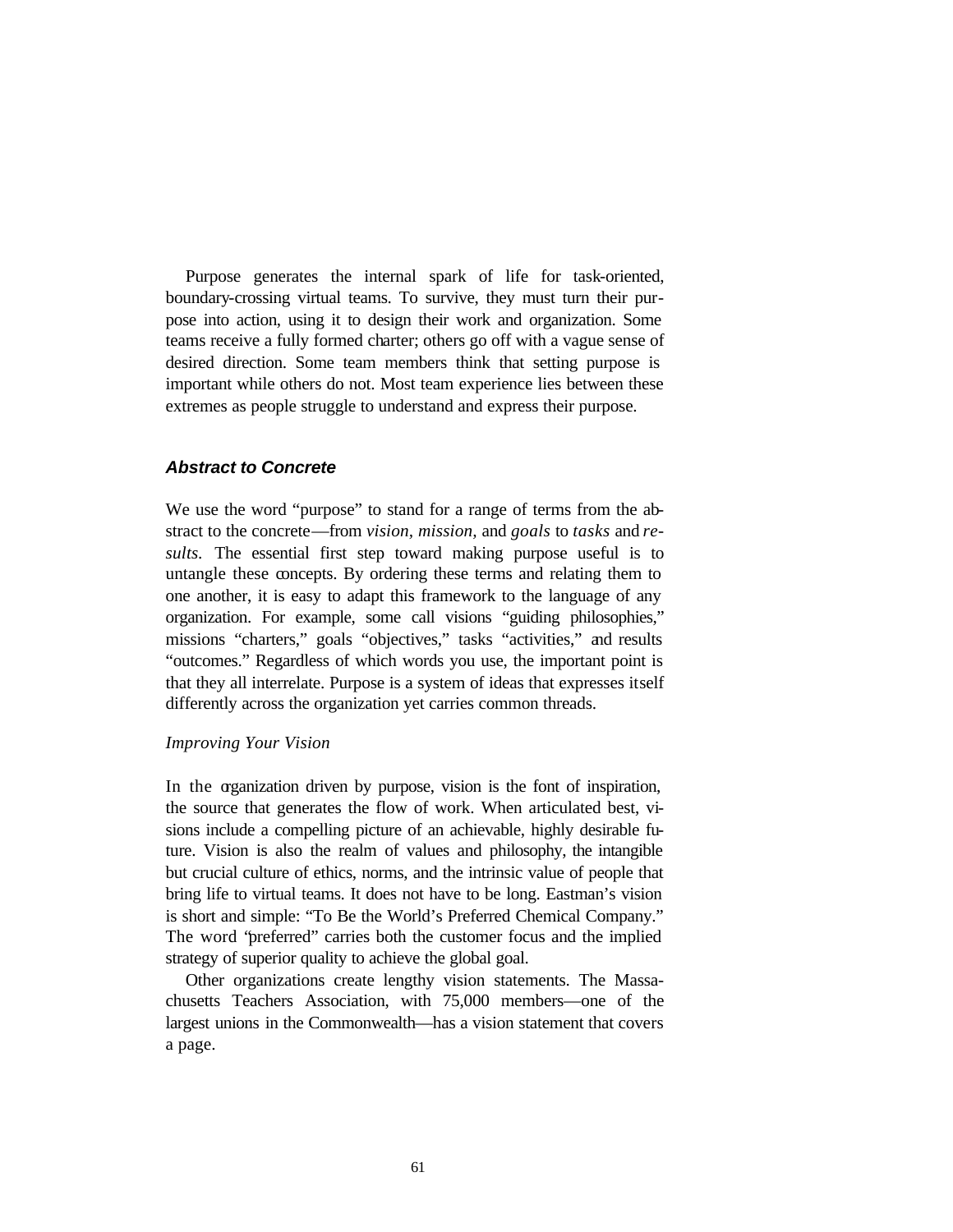#### *Mission (Im)Possible*

Mission is the simple statement of what the group does, its reason for being, expressing its identity. Though usually more specific than the vision, it is still quite abstract in its attempt to capture the essence of the organization in a handful of words. One kind of mission statement answers marketing expert Ted Levitt's famous recurring question, "What business are you in?" In a world of fast-changing markets, this question usually goes to the heart of organizational transformation and the teams it spawns.

Virtual teams need particular clarity around vision and mission, setting a broader context for details of work because routine procedures and policies are not available. This is true even when the members of a virtual team all come from rigid bureaucracies. The Office of Law Enforcement Technology Commercialization project, a virtual team funded by the National Institute of Justice, expresses its mission concretely, "To assist private sector entities to bring law enforcement technologies developed in federal laboratories to market."<sup>5</sup>

#### *"Your Goal—The Sky"<sup>6</sup>*

Goals stand at the midpoint between intangible lofty visions and tangible, practical results. They reformulate the mission—the singular overall goal—into a handful of doable subgoals. Like the population of the groups that think them up, goals are most effective when they are few in number. Goals provide motivation. They are the starting point for work processes, the original way to divide the work into its components. Goals allow you to gaze into the future at the desired outcomes. Embedded in the selected set of goals is a strategy for how vision and mission are going to turn into positive results. Smart goals derive from clearly considered strategies, an effort that may comprise the greater part of the planning process.

When a new international software organization held its first global planning meeting, the group identified 10 cross-cutting goals, then selected three as strategic priorities. Within a year's time, they had substantially accomplished each of the priority goals and established themselves as a business unit.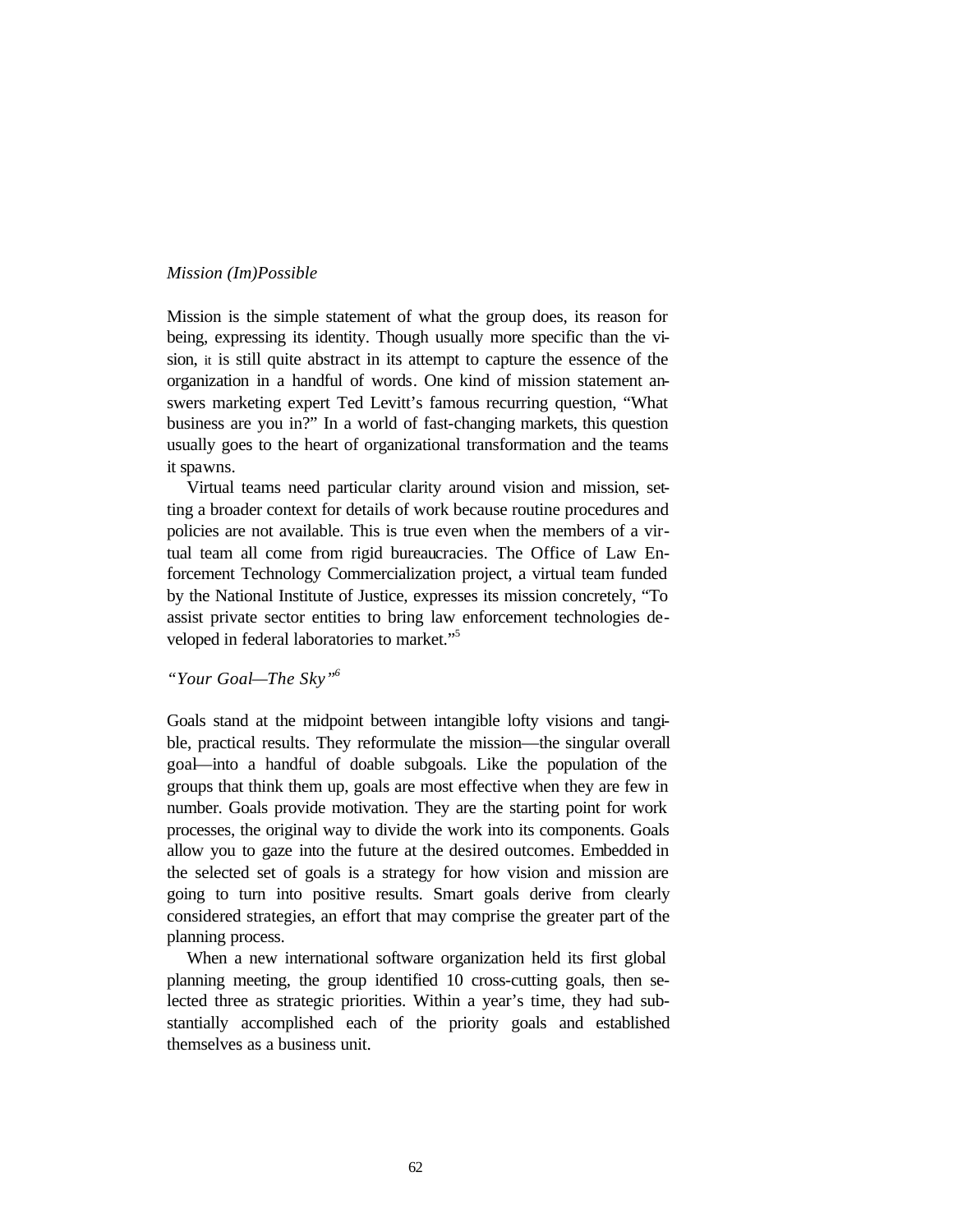### *Task Masters*

Tasks are "how" the work is done, the actions that arise as pieces of work that put goals into action. Invariably expressed as verbs, tasks are the specific actions that team members take. Tasks are the signature of teamwork, the very seed of the definition of teams. Purpose becomes quite practical when expressed as tasks. Because they are constantly in motion, tasks can be somewhat slippery to the materialist grasp.

Minnesota's Department of Natural Resources, which uses virtual teams extensively, employs a 15-member team to integrate its planning and budgeting processes. "We get together about once a month as an entire group and subdivide the tasks so that people who are more geographically contiguous can work together," says Tern Yearwood who is responsible for the department's overall strategic planning process. "We also make sure we have the right mix of skills for the task." By subdividing the work, more people can contribute to the results.

#### *Nothing Succeeds Like Results*

Results thud into place as the concrete outcomes of purpose. Reports, presentations, events, products, decisions—outcomes that everyone understands—clearly express purpose. The team creates *something* through its work. For a task action to be complete, there is always a result—however grand or poor—within a given period of time. It is in the nature of the task-oriented team to produce and judge itself by its end products.

For *Men's Health, Rolling Stone,* and *Esquire* magazines (see Chapter 1), the concrete result of their virtual team's work was a proposal to their client that won them all lucrative contracts.

#### *Purpose* **Seeks** *Results*

There is a natural flow to the levels of purpose. Like mountain streams seeking springs, purpose runs from the heights of abstract vision to concrete valleys of results. Putting purpose into action over time produces a dynamic picture of work (Figure 3.2).

Vision flows into mission that becomes the highest level goal. To accomplish the overall purpose, mission segments into subgoals as the first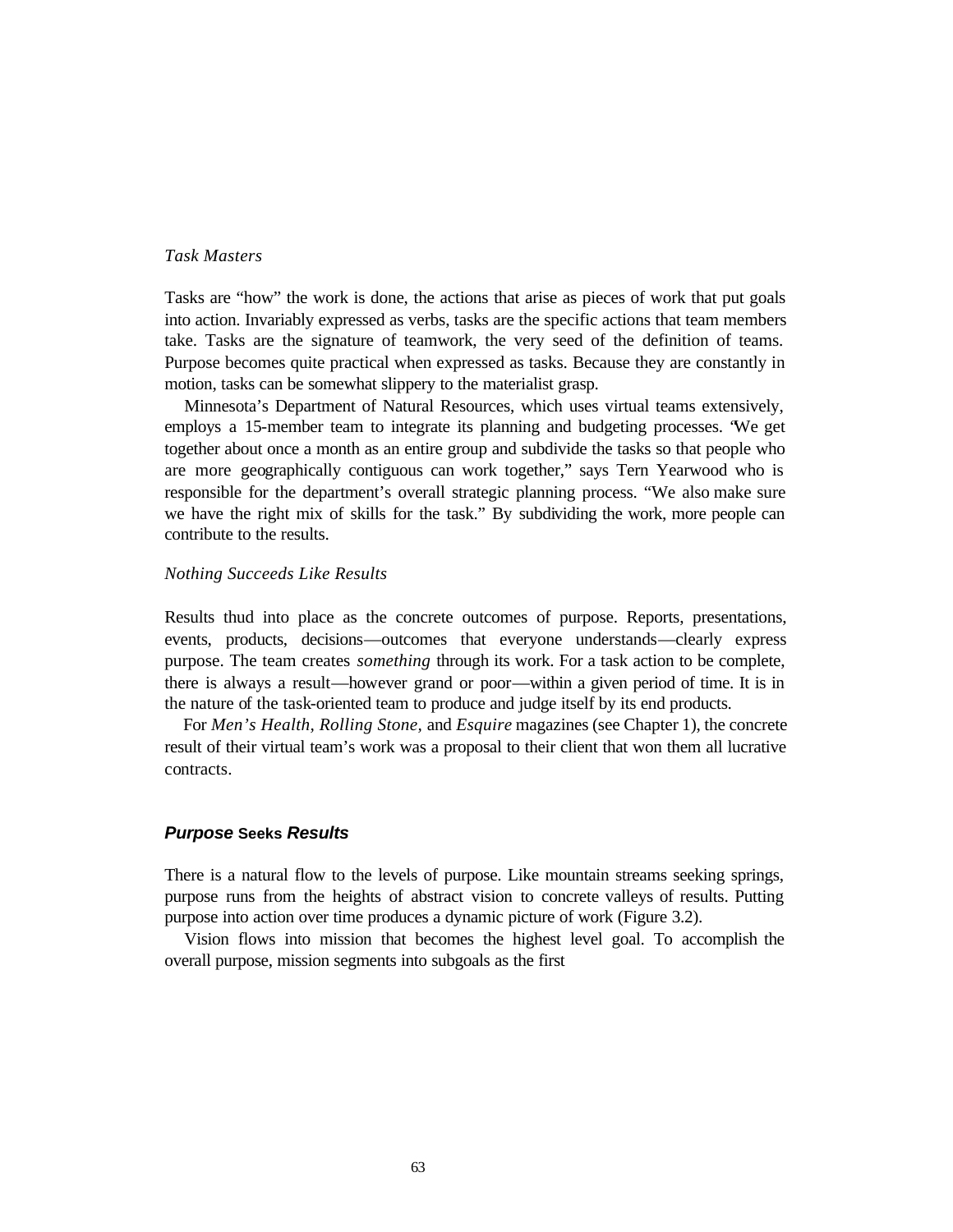

#### **Figure 3.2 The Flow of Purpose**

step toward the division of labor. Tasks are the specific steps taken to achieve results. Some steps are serial, each dependent on the one before. Other task sequences are independent and parallel, coming together at the end. Some tasks are simple and lead directly to results; others are more complex. Most work undertaken by a virtual team will mix all these forms.

### *Purpose as a Path*

To put purpose into motion, plan. The better the planning, the more effective the process. Better processes have a satisfying pay off: They require less time to fulfill the purpose. Many groan at the thought of planning, harking back to innumerable experiences of plans that were shelved, contradicted by higher authorities, perhaps detailed to a level of mindnumbing minutiae. As bad as planning can be, for virtual teams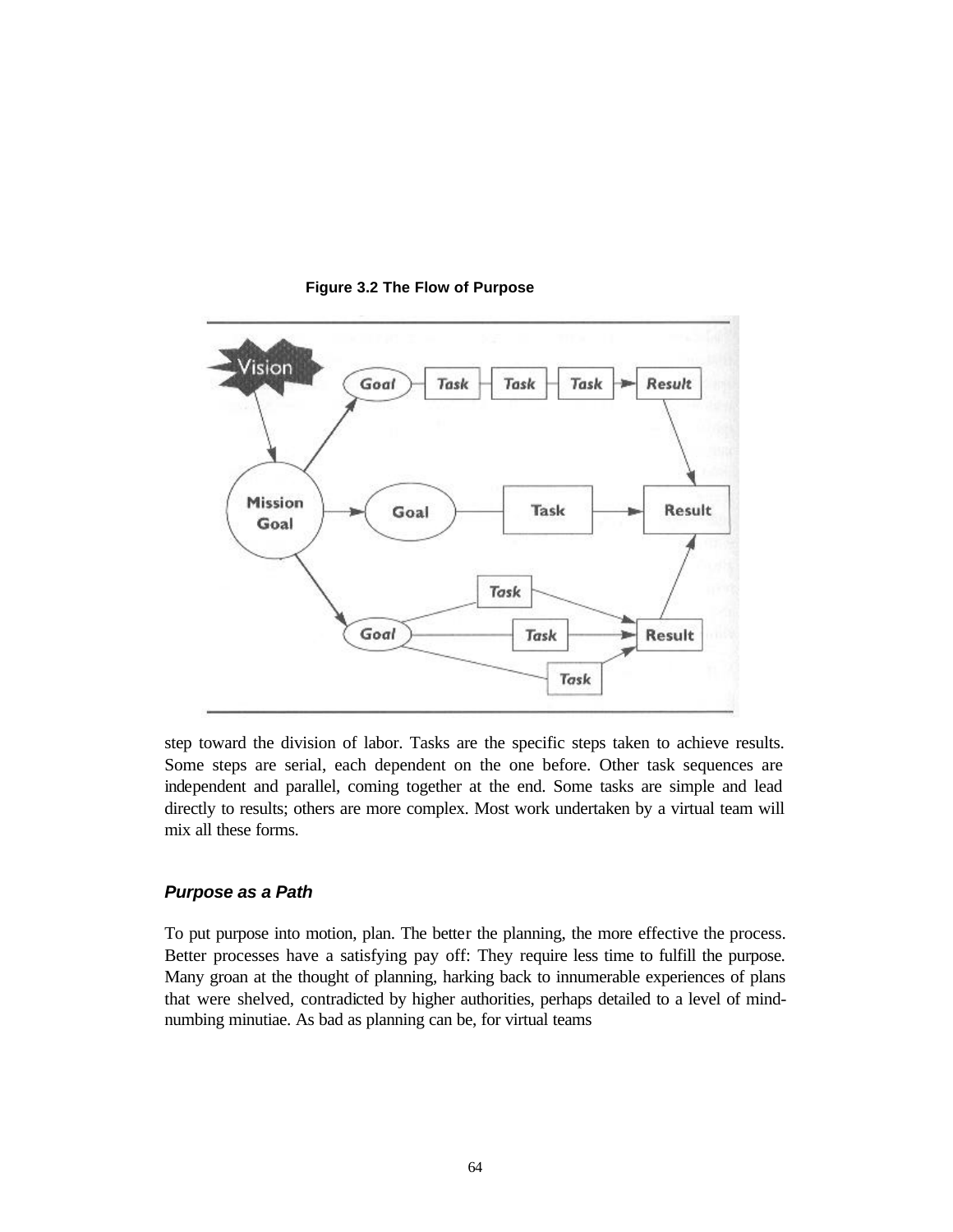there is no other way. They must clarify and refine purpose into the process of work to accomplish results. This means planning.

We naturally know how to plan in a general sort of way—and do so all the time. The design of work for virtual teams follows a universal pattern of behavior that we use repeatedly every day—the path. Each time we envision a result that we act upon, we conjure up a little bit of planning, whether to go to the kitchen to get a cup of coffee, to the store to get a magazine, or to the garage to get the car fixed. We have an image of what we want in our minds (a goal) and we rehearse the steps (planning the tasks) that will take us to get what we want (the result).

### *Goal* ? *Tasks* ? *Result*

*These interrelated terms reflect the universal pattern of work: a motivating source, a target at the end, and a sequence of steps that connects the source and the target over time.*

Short paths or long journeys, the logic is the same. Most of the journey lies in the middle, between goals and results, in the province of tasks, the doing. While tasks are the path itself, the pieces of work that fit together over time, process is the sequence of actions. Tasks are verbs—for example, plan, develop, decide, negotiate, do, write, deliver. Each task is itself a little bundle of *cause-and-effect.* Results do not just appear by magic at the end; they grow over time in the course of doing work, performing tasks. Tasks produce interim results, parts of the final result.

#### *Corporate Breakdown*

Virtual teams truly are microcosms of the organizations that spawn them. This becomes increasingly evident the higher the group is in the organization. At the top, the senior team most literally and directly expresses that truth. There all the work components come together, and the organizations of all the major players cross boundaries.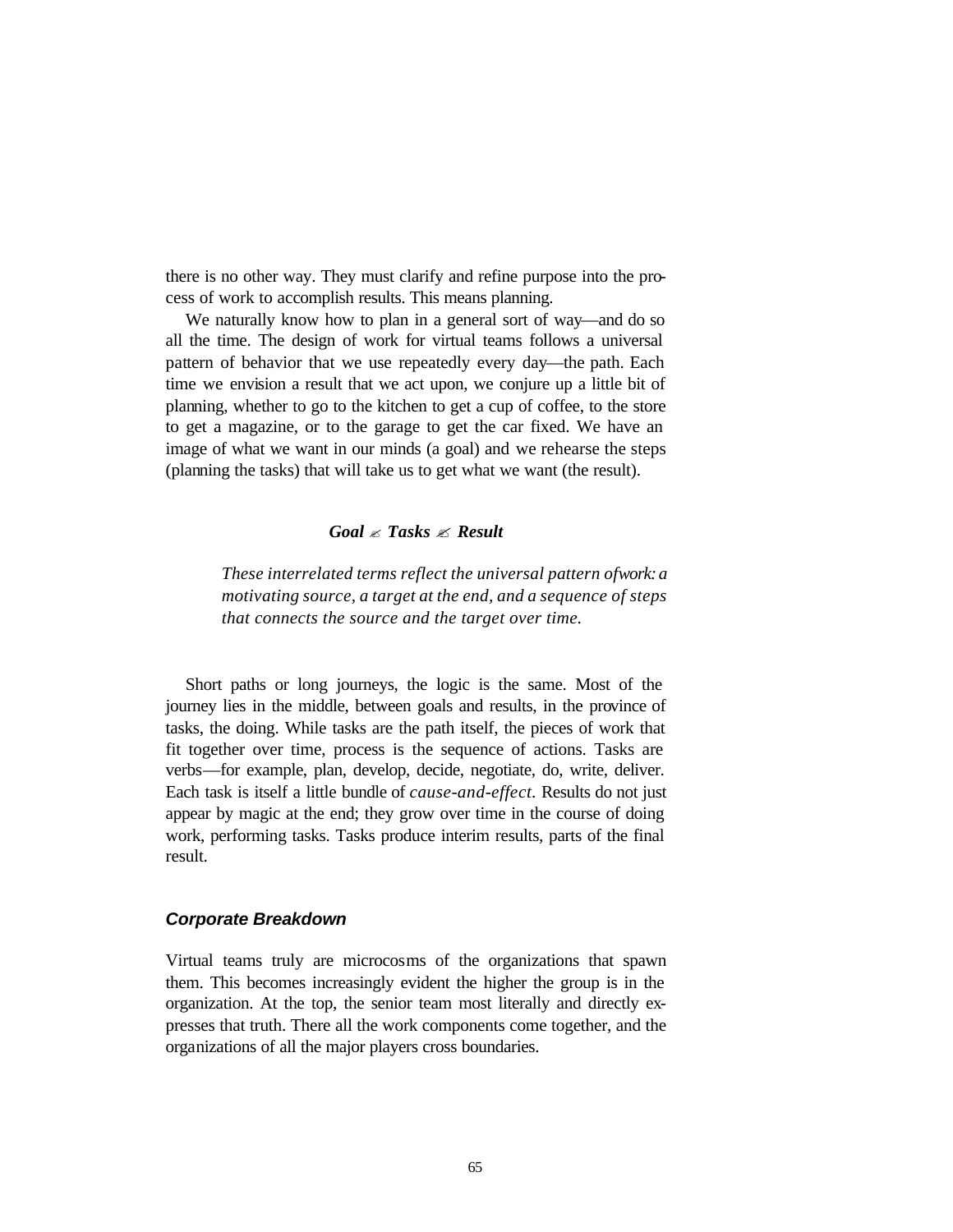Put into the language of purpose, the structure of hierarchy and bureaucracy can be seen as a way to break down the work of the company as a whole into interrelated chunks.

Look to the interplay between goals and tasks to see this little recognized but profound fact of business life: Goals at one level generate tasks at the next level, where the assignment is in turn taken on as a goal. Vertical and horizontal work process design is a very natural and practical way to organize teamwork at every level of an organization. Although **it** is not a conventional way to view corporate structure, the goaldriven work process offers teams a way to look at how their work interrelates across the company (Figure 3.3). The purpose-oriented approach to organizational design is essential for extensive virtual teamwork.

The board of directors, representing the owners, sits at the top of the organization together with the highest ranks of senior management. In most business organizations, senior management generates the vision and provides direction, whether bold or timid, vivid or obscure, conscious or unconscious. The hierarchy of goals is established based on what the owners want: profit, growth, and other returns important to them. The corporate goal is to get these bottom-line results.

To reach positive corporate results, the company creates value through its work. Most organizations (save those which operate on a completely ad hoc basis) divide the work as a whole—literally—into divisions and departments (both derive from the same root word meaning *divide).* Each has its own mission—for example, marketing, research and development, engineering, production, sales, and distribution departments (functions) or divisions based on factors such as products, geographies, or industries. To make its contribution to the joint work effort, a large organizational component like marketing may further subdivide its piece. Internally, **it** creates its own departments and groups, each of which has separate charters (written or "just understood") based on the work assigned from above. A sequence of interrelated positional teams is created at every level with their own work to do that carries its expected outcomes.

The conscious formal design of an organization in this way is just what Eastman means by its "vertically interlocking teams." Eastman's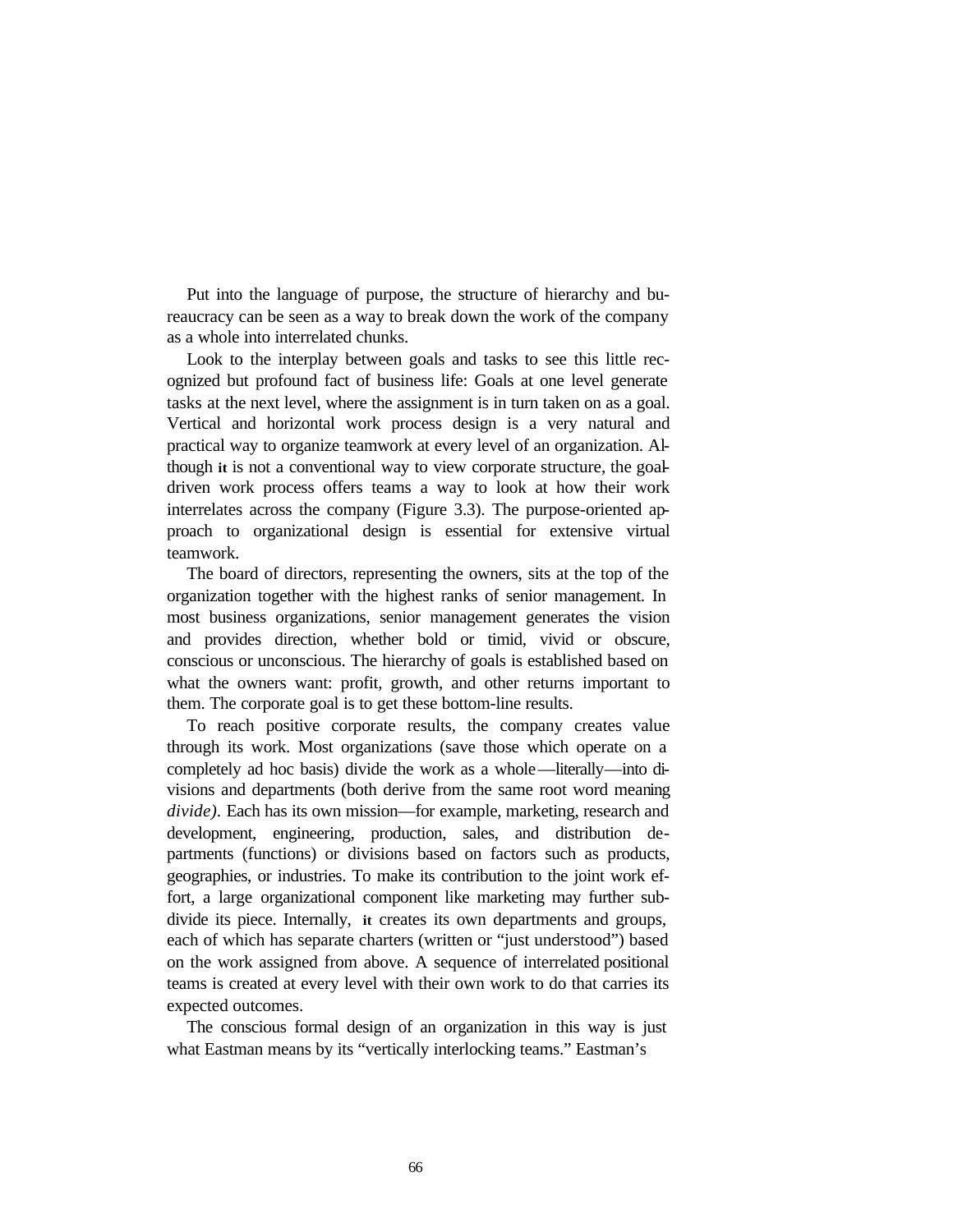

**Figure 3.3 Corporate Purpose Breakdown**

permanent teams start at the top with the executive team. "This is where the interlocking functional teams begin, the vertical ones. You become a member of the team because of your job function," explains Popwell. "I'm on the executive team because of my function. The executive team is Earnie's [CEO Earnest Deavenport] team and **it** sets company strategy. Everyone on Earnie's team has their own team. I have the directors of health, safety, product safety and regulatory compliance, environment, and legal representation on my team."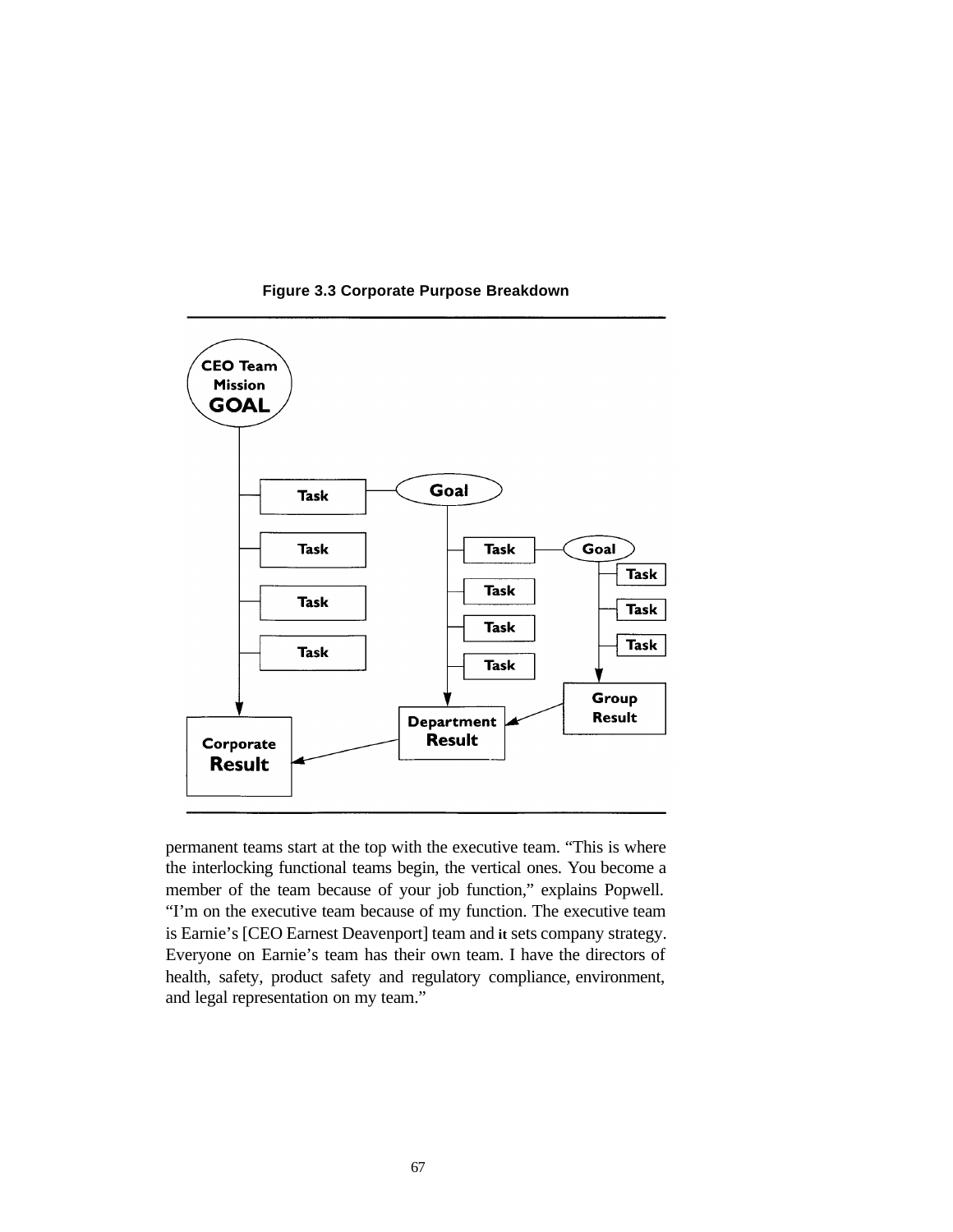So it goes down the line, with a person from this level serving on a cross-functional team while also serving as head of the team at the next level down.

The vertical team structure that Eastman makes explicit exists in most organizations whether or not they recognize **it.** Many executive and management groups function as staff rather than behaving as teams with consciously interdependent tasks and an explicit responsibility to optimize across the larger organization. Behaving as staff has its role but executives can be even more effective when they function as *teams.*  Ideally, the formal organization design would perfectly reflect the intended markets and the products and services that the company produces. Today's perfect form is tomorrow's mold to break as markets shift, technologies change, and knowledge advances.

While vertical teams are the functional, geographic, and product components, the horizontal teams are where they work on crossorganizational processes. "Processes are how the work gets done. These teams deal with key issues," Popwell says. For example, Eastman's vice chairman and executive vice president Wiley Bourne's team consists of the new regional presidents in the geographies, the hierarchy of the team. At right angles to this team are teams that deal with specific issues such as the Latin American Growth Team with members in Mexico City and functional people in Kingsport and in Argentina.

Eastman's vertical interlocking teams are the most permanent, but some cross-functional process teams are also quite permanent, such as the Order Fulfillment Team, the Eastman Training Process Team, the New Business Generation Team, and the Innovation Team, a multilevel team that involves people from every major area in the company including technical service, the business organizations, sales, and research and development.

Innovation is part of a key group of horizontal teams centered on the company's seven core competencies, which it regards as the foundation for the company's Strategic Intent. "It is the responsibility of core competency teams to make sure you have the skills and hardware to do the job," says John Steele, Eastman's director of Technology Core Competency. Within three scientific competency areas, 26 technical "engines" have been identified, each with a technology leader and team of experts.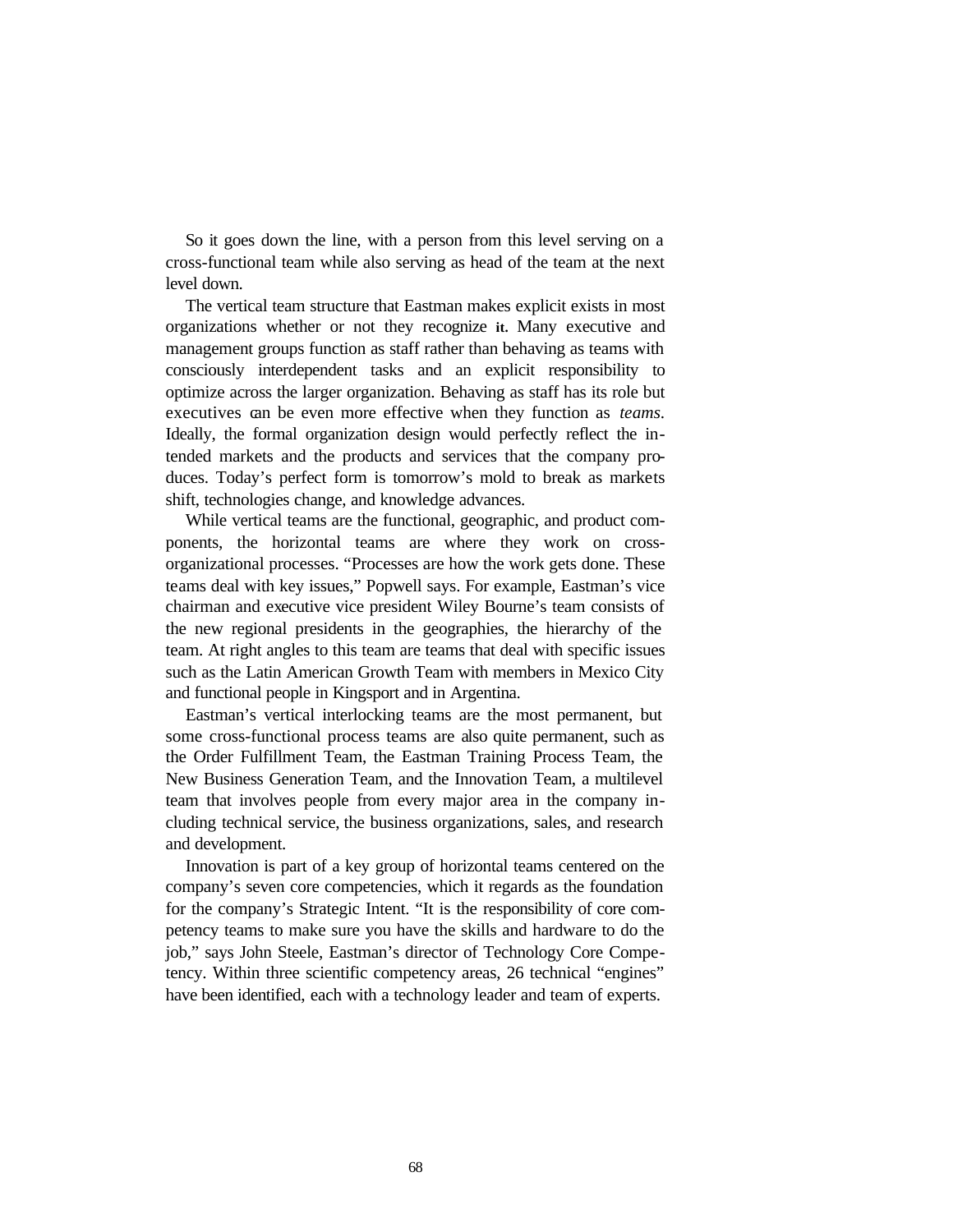"[In polymers] we have a stake in polyesters so that engine is polycondensation where we are trying to judge whether we have the pilot plants, labs, skills, and knowledge to meet business needs."

#### *Detailed Digital Vision*

While the importance of clarifying purpose does not by itself distinguish virtual from conventional teams, the depth and clarity of its expression does. The purpose problem is two-fold for virtual teams:

- ? Crossing boundaries of space, time, and organization only further complicates already complex communication. An inherently messy process of creating a coherent, productive, and lasting purpose in the early stages of a team's life is even less tidy for a virtual team. It needs dense and frequent communication.
- ? Once developed, the team must make the purpose and plan explicit in symbols, words, diagrams, tools, and handbooks. The plan also must stay updated, flexible, and adaptable in order to serve as a coordination hub for distributed work.

The problem with a complex purpose is people's need to grasp **it** in simple ways. Establishing purpose is first a conceptual problem, then a display problem, and finally a navigation problem.

"Periodically, we go back to our original purpose, our shared mental model. Building such a model has been extremely helpful in communicating across geographies and cultures. Some teams produce explicit pictures of what their mental models have become in terms of numbers and graphics. It gives us a vision of where we are headed that allows us to plan for what we need in terms of specifics such as logistics, sales, and technical service," Eastman's Hutsell says.

Interactive digital media offer a wealth of untapped potential for virtual teams to expand their communication capacity. At the same time, the expression and direct use of the power of purpose really comes into its own with the World Wide Web and intranets.

With the Web, mental models, whether expressed as outlines, lists, diagrams, or art, can easily be displayed for and used by the team and its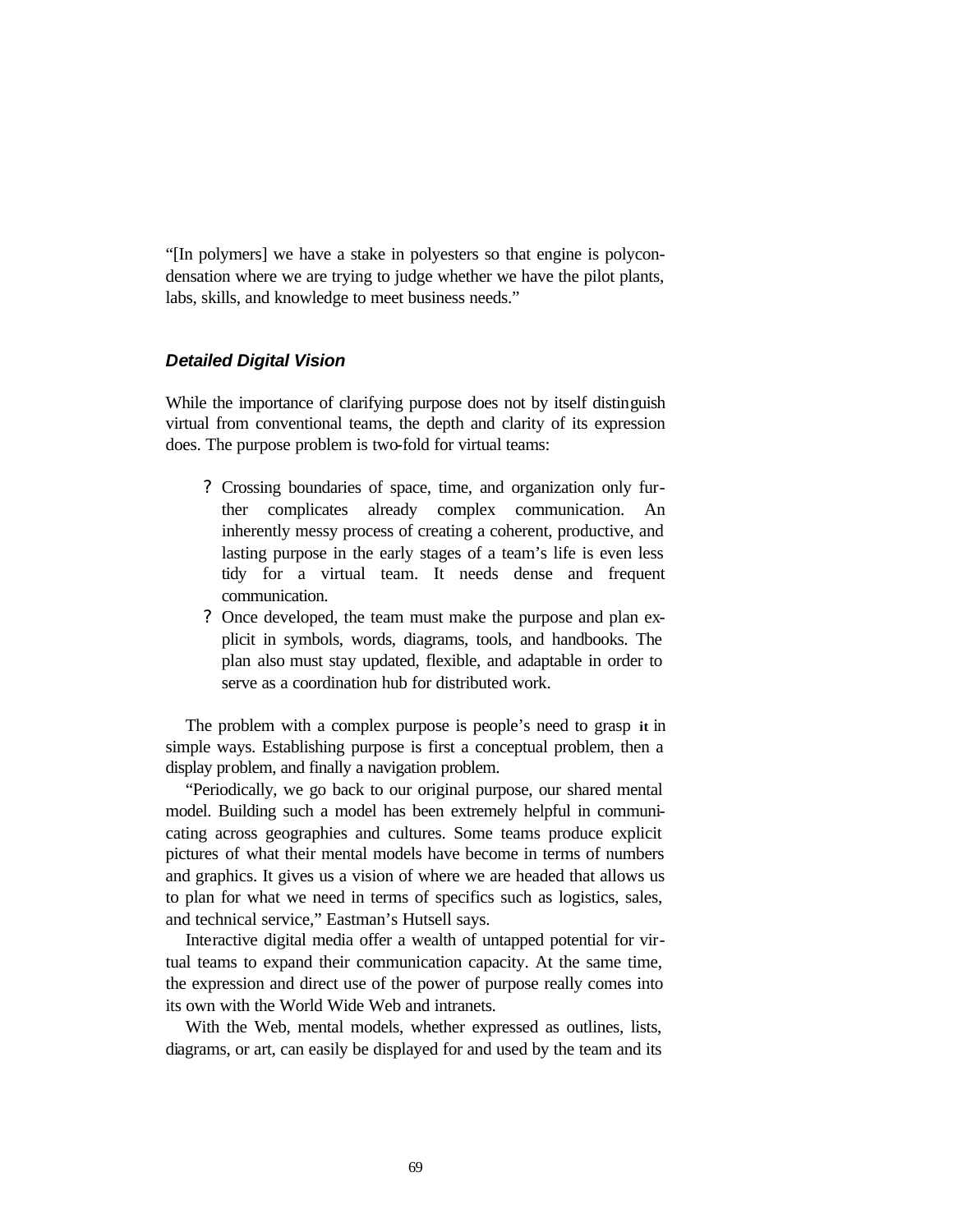partners. These mental models can then become portals—quite literally as "clickable" links and maps—to layers of more detail about goals, tasks, results, people, resources, organization, and every other kind of information that may be important to a team's work (see Chapters 7 and 8).

Mental models—ranging from broad perspectives on the market, estimates of risk, and organizational strategies to budgets, product designs, work processes, and agendas—have been the province of hierarchy. Typically, they are locked in the boss's head or file drawer, developed through experience, and communicated to others as needed. This works in the world of slow pace and simple purpose where people are not expected to think for themselves. But fast-paced virtual teams facing complex problems need to share a conceptual framework of their work. With the advent of dgital electronic media, they have a powerful new communications tool that brings purpose alive.

In the networked world of the Information Age, purpose is the new source of legitimacy and power.

## **The Authority of Purpose**

Nothing is more important to the virtual team than a clear sense of purpose. Hierarchical groups can fall back on force as their source of authority. Bureaucracy can turn to rules and regulations. Virtual teams require something more to mold them and hold them together. When new forms of organization emerge, so do new sources for developing cooperative social structures, new premises of authority and power. To see how authority works in virtual teams in the age of the network, we need to start at the beginning.

#### *Four Ages of Authority*

The ability to demonstrate competency, inspire passion, and recall the voices of the ancestors were the foundations for authority and power in the Nomadic Era. Leaders in traditional nomadic cultures (including those surviving today) had the ability to influence people but generally not to force them to do anything.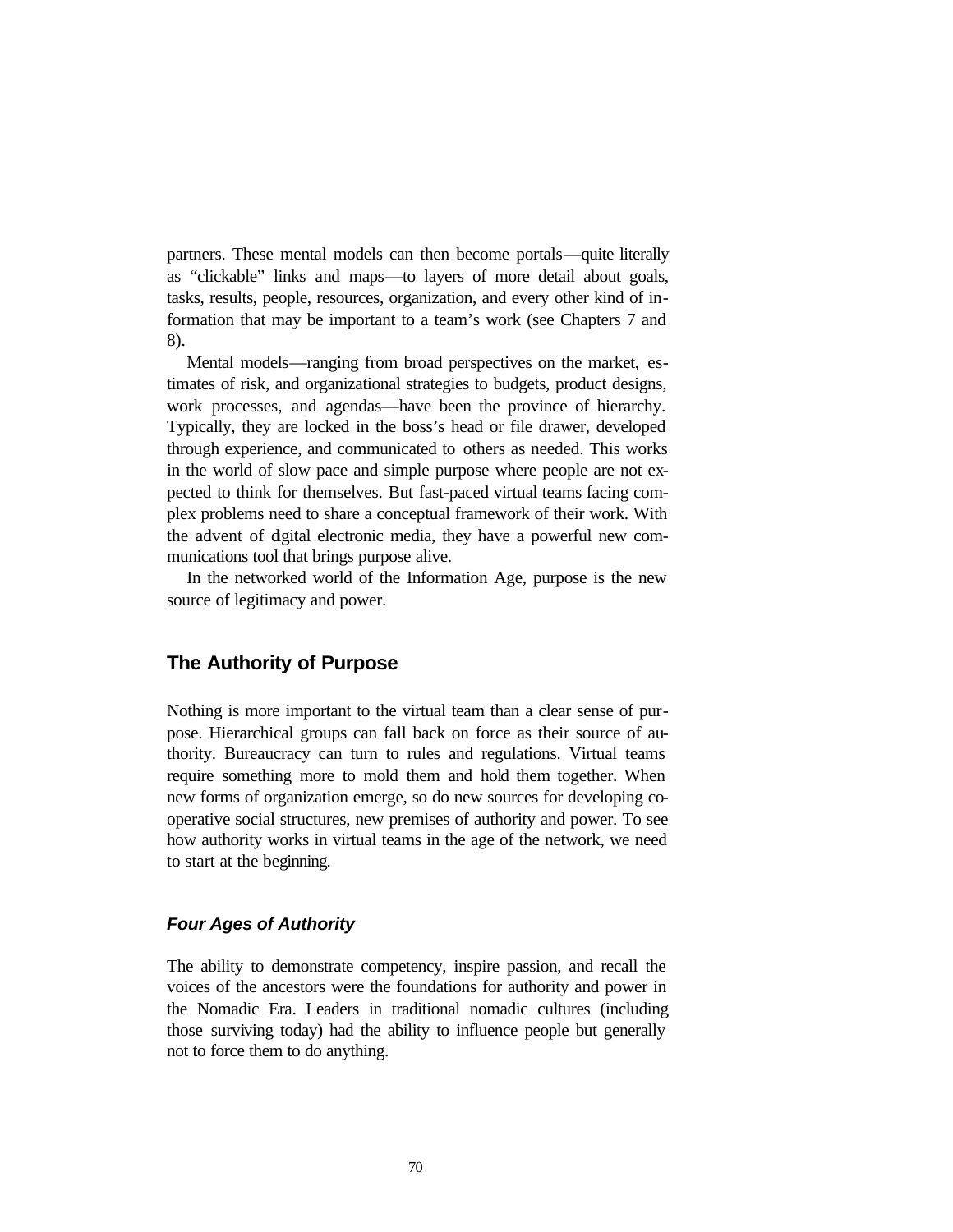#### *Charisma and tradition ruled nomadic cultures.*

Eventually nomads put down permanent roots to tend farms and build cities. Hierarchy arose.

## *Hierarchies use force to defend resources, maintain social stability, and control technology.*

In business, the people who sit at the top of the hierarchy—the owners—have the power to hire and fire, to give out rewards, and to inflict punishment. They may promote and demote employees, grant and refuse raises, acknowledge people or place them on probation. The extraordinary power of owners is nowhere more evident than in their exclusive right to buy and sell a business as a whole or in parts.

#### *When agriculture gave way to industry, brute force yielded to the rule of law.*

Bureaucracies use law and its derivatives—rules, regulations, policies, and procedures—as the fundamental basis for authority and legitimacy. Bureaucrats take their authority from their place in the administrative structure, drawing on the legal perks of their positions.

In most organizations, people's positions reflect both the reward and punishment power of hierarchical rank with the resource control power of bureaucratic specialty. As Eastman's vice president (hierarchy) of Quality and Health, Safety and Environment (bureaucracy), Popwell has the formal responsibilities of both her rank and her function.

Purpose has always been important if not central to small groups and teams. In the information era, it takes on a new aura as the source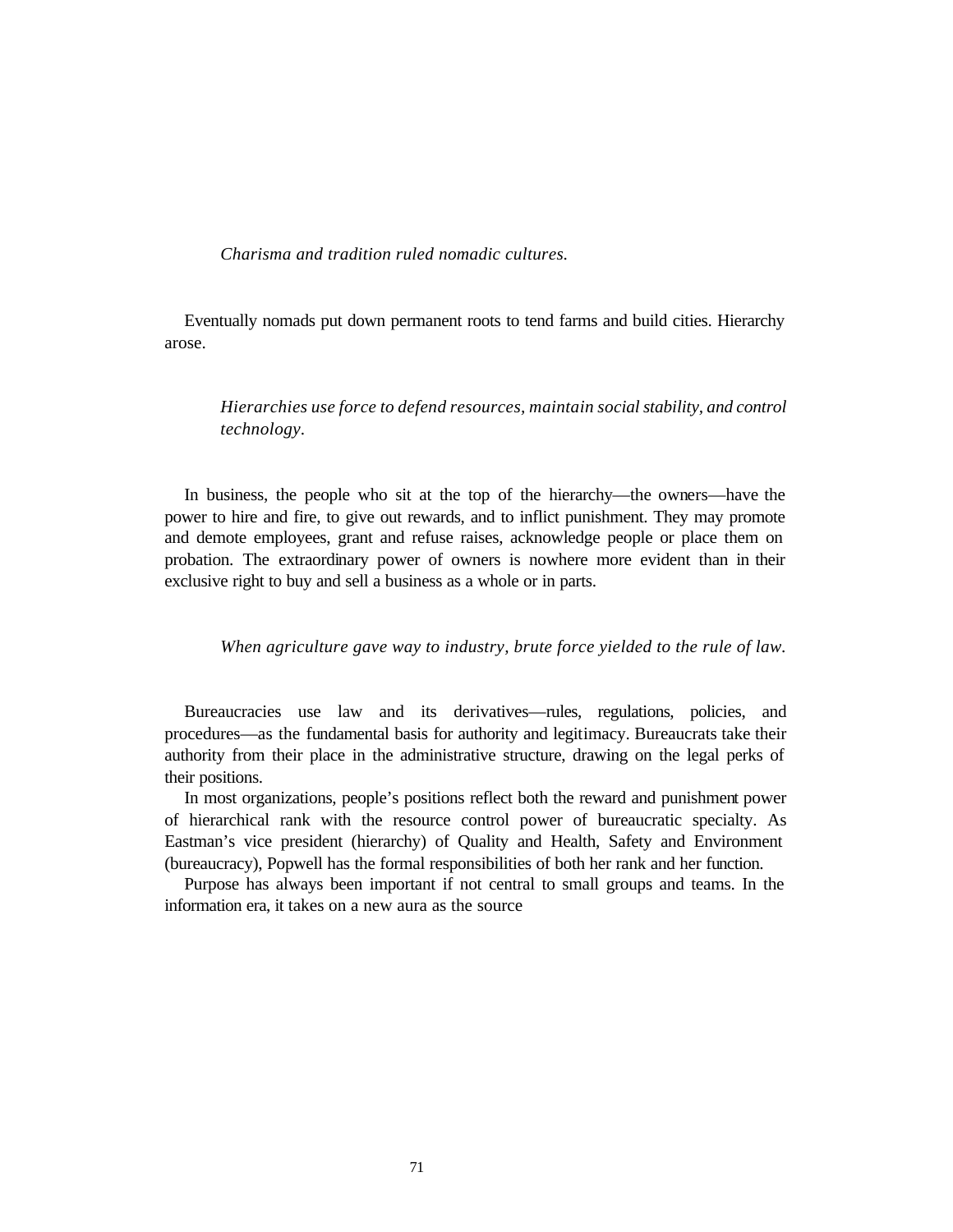of legitimacy itself. The legitimacy conferred by jointly held purpose is uniquely vital to virtual teams. Because of the diminished role of traditional authority, they need some other guiding force.

> *Virtual teams develop an inner authority based on their members' commitment to shared purpose.*

Strategic alliance teams, for example, consist of people from different companies. They lack a common hierarchy or set of administrative policies since the employees who populate them have totally different reporting structures. In cross-functional teams, perhaps the best-known type of virtual team, no common authority figure may tie them together until they reach the CEO. Such is the case with Intel's Native Signal Processing project, a technology breakthrough requiring the efforts of dozens of groups and literally thousands of people throughout the company whose only common reporting structure comes together at CEO Andrew Grove.

#### *Knowledge Power*

Inside or outside formal channels, within a company or between firms, people with an idea inspire or recruit others to join them and a virtual team forms with purpose as the essential glue. Ad hoc teams selflegitimatize through common purpose.

New forms of authority exist long before they become dominant. Law emerged in the hands of Hammurabi and Solon thousands of years before the rise of constitutional governments like the United States that submitted military force to democratic rule. From laws, rules, and regulations, industrial bureaucracies constructed newly dominant modes of authority.

Just as each age strengthens a new source of authority, so does **it**  bring a new basis for the other half of the governance equation—power.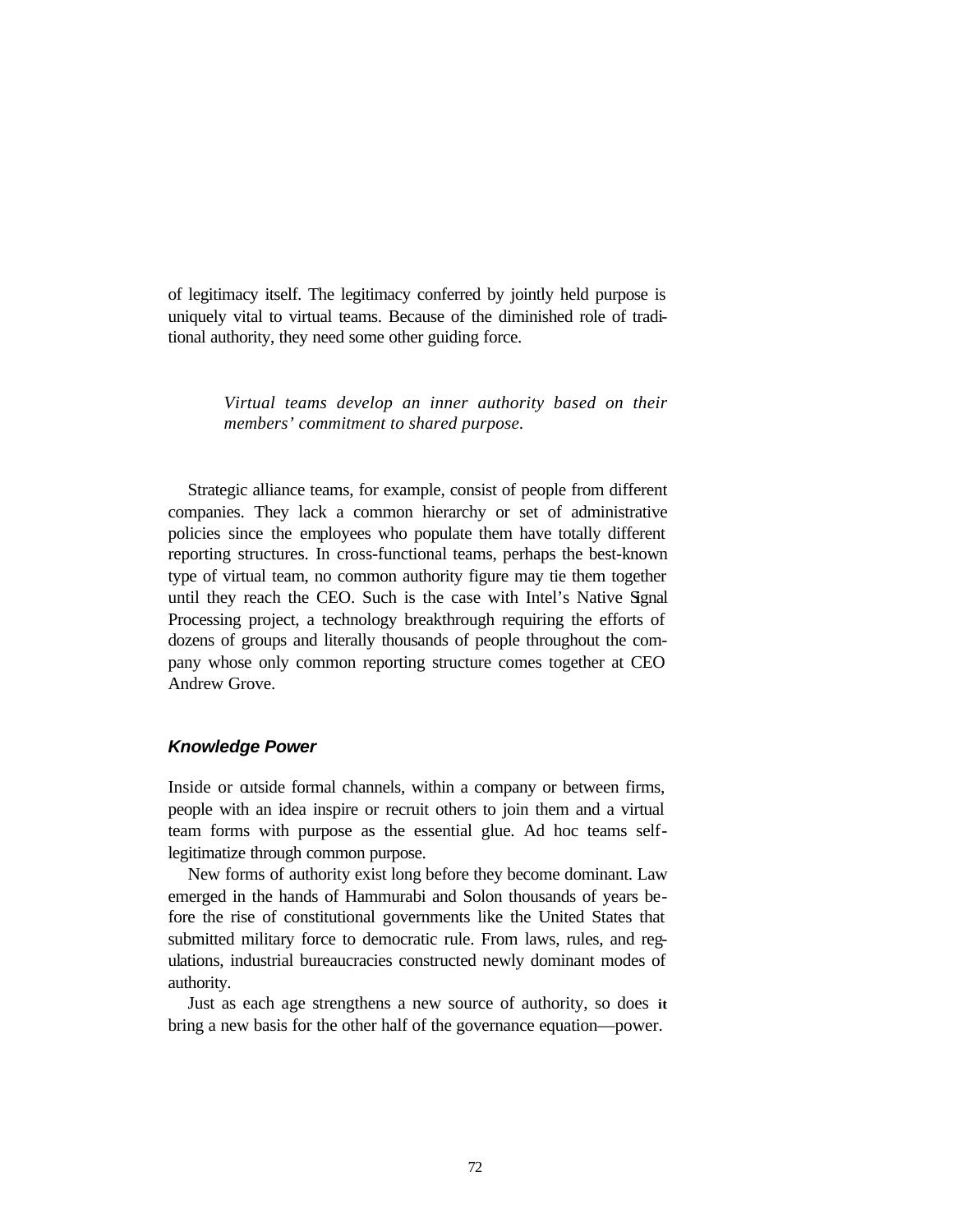*In virtual teams, power comes from information, expertise, and knowledge, the new foundations of wealth.*

Purpose defines the work that, when reduced to its parts, becomes tasks. Specified tasks require specific expertise. Experts have always had power but not the kind that they do today. Peter Drucker regards knowledge as so critical to people in the emerging information economy that he uses the word in the plural—we need multiple "knowledges" to survive.<sup>7</sup>

People with common purpose work out a cooperative set of goals. They come together with the hope that by combining efforts they can achieve great results. To get to results, they naturally divide the work into tasks that require people with specific skills, capabilities, and experiences. People with needed expertise and knowledge have power to the degree to which the work requires them (Figure 3.4).

Virtual teams have an especially tough job. They need to cope with all the traditional sources of power and they must harness the new forces of information and knowledge power.

- ? Though **it** remains unclear how organizations will adapt the reward and punishment systems of hierarchy to virtual teams, hierarchy clearly has far less influence in the new world of virtual work.
- ? The importance of position in virtual teams varies enormously. Some individuals come to the virtual team as anointed leaders. In other situations, everyone temporarily (and sometimes uneasily) sheds their rank and takes on multiple new identities. Formal positions still exist, but they often are not determining factors in virtual teams where the structure of the work takes precedence.
- ? Because of their ability to reach anywhere for members, virtual teams can easily include people with a wide diversity of knowledge and skills. By deliberately seeking difference, the team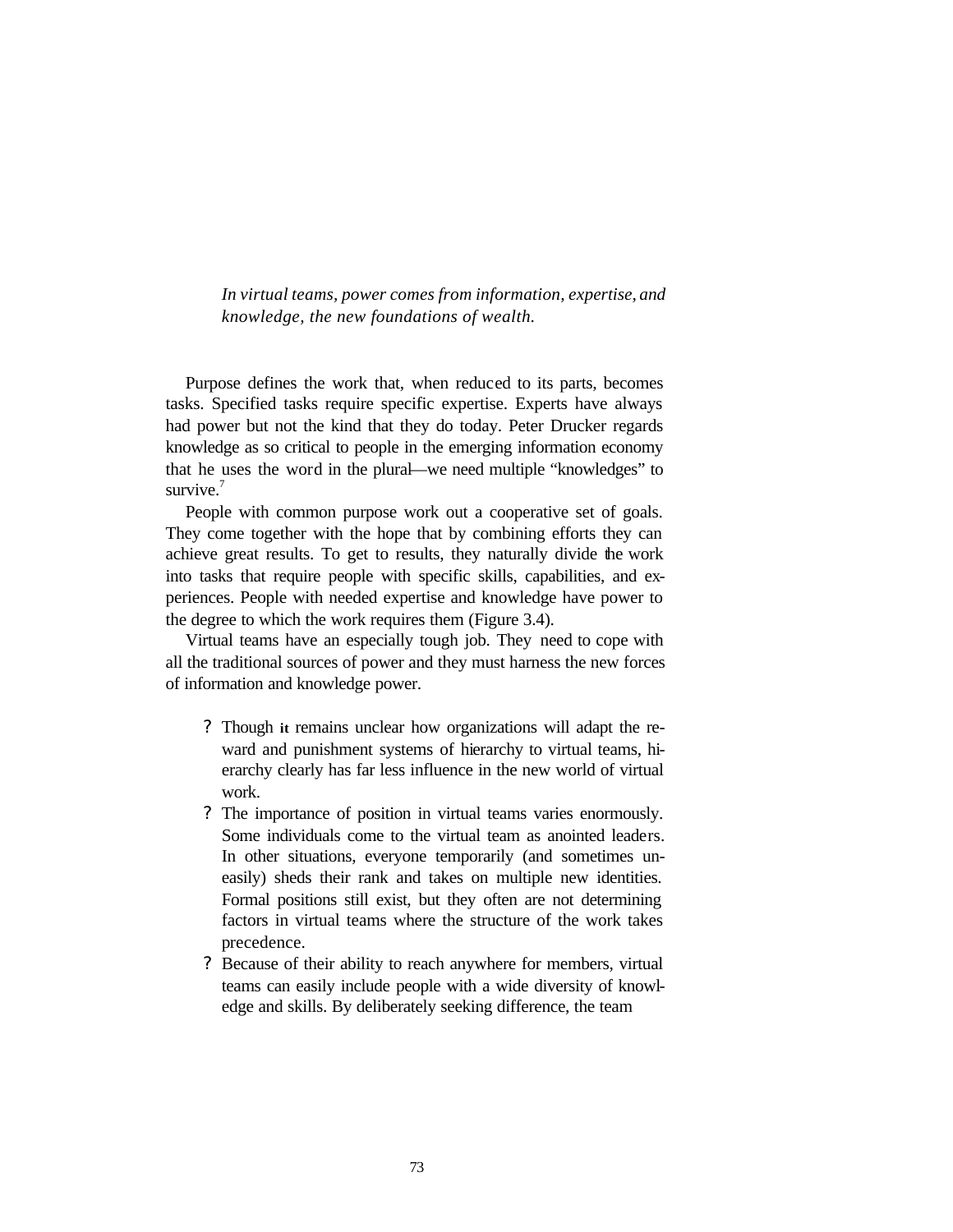|                    | Figure 3.4 Sources of Authority and Power |                                  |  |
|--------------------|-------------------------------------------|----------------------------------|--|
|                    | <b>Source of</b><br><b>Authority</b>      | <b>Source of</b><br>Power        |  |
| <b>Individual</b>  | Charisma                                  | Personal                         |  |
| <b>Small Group</b> | Tradition                                 | Affiliation                      |  |
| <b>Hierarchy</b>   | Ownership                                 | Reward/Punish                    |  |
| <b>Bureaucracy</b> | Law                                       | Position                         |  |
| <b>Network</b>     | Purpose<br>Goal-Based<br><b>Authority</b> | Knowledge<br>Task-Based<br>Power |  |

reaps the creative benefits of a broader range of viewpoints and expertises.

Everyone on a virtual team is or should be expert in something needed for the group to accomplish its work. The more important the work, the more highly valued are the required skills. Like architects, consultants (who represent relatively pure instances of people with expert-based power) build teams to work on a specific project then build another team to satisfy the needs of the next project. Each team composition differs depending on its requirements.

## **Rewarding PeopIe for Success Together**

"Just look across the street," Eastman's Popwell instructs, pointing toward the company's huge coal gasification project. "This state-of-the-art facility produces chemicals from coal, using advanced environmental controls. At one time, there was a lack of communication between those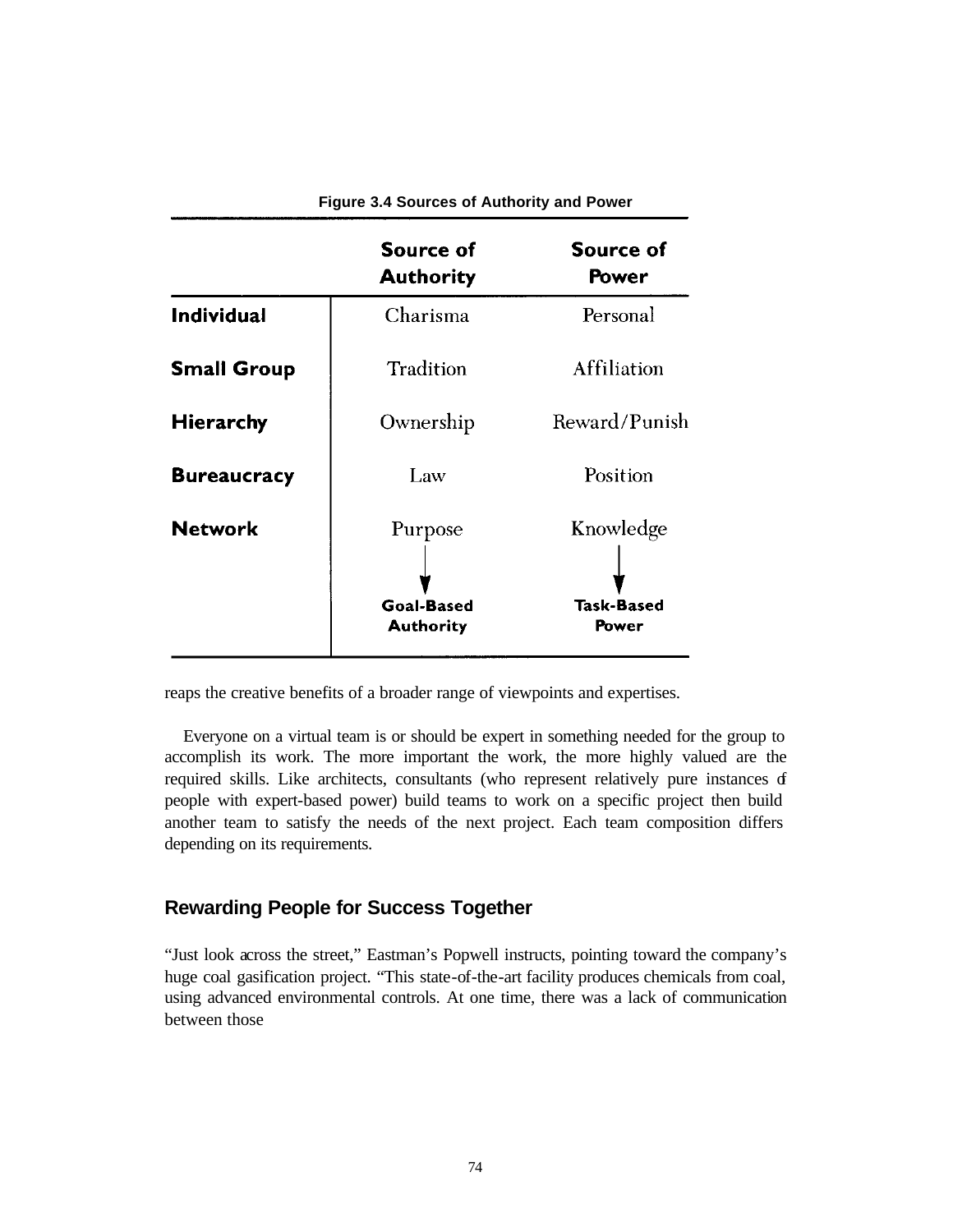two departments—Gasification and Acetic Anhydride. They worked as a team across department lines to solve the problem, resulting in a savings of \$1.5 million. This is a good example of synergy that results in a better solution."

With a common purpose, the two teams established strong links. There is a very strong incentive for Eastman teams to come up with ideas that save the company money. The more profitable the company is, the higher everyone's bonus.

In the first year after they went public—what they call "the spin"— Eastman instituted one more new thing that they jokingly say is "much better than the ham biscuits," a traditional part of reward events: the Eastman Performance Plan, a *companywide reward.*

## *The payout in 1995 was significant: Everyone across the company got a 30 percent bonus.*

"One of our goals is for everyone to be owners in the company," Pop-well says. Through a 5 percent salary give-back, employees created a base pool. The first 5 percent of the annual payout then comes back to them in an employee stock ownership program. "This makes us all owners and managers and that encourages Eastman people to make good business decisions at every level," she says.

The payout is based on return on capital minus the cost of capital. In the first year after the spin, the payout was 17 percent. "The Performance Plan rewards everyone at Eastman—the big team—based on company results. We have teams that link across the company, vertically building on our interlocking team structure. We have horizontal teams that manage and improve processes that cut across organizations. And we have teams that span the global regions around the world," Popwell says. "All these teams are focused on the corporate strategy and goals, because we don't want to optimize one area and jeopardize another area. Our employees are very interested in the well-being of our company. You often hear people say, 'This will affect our payout."'